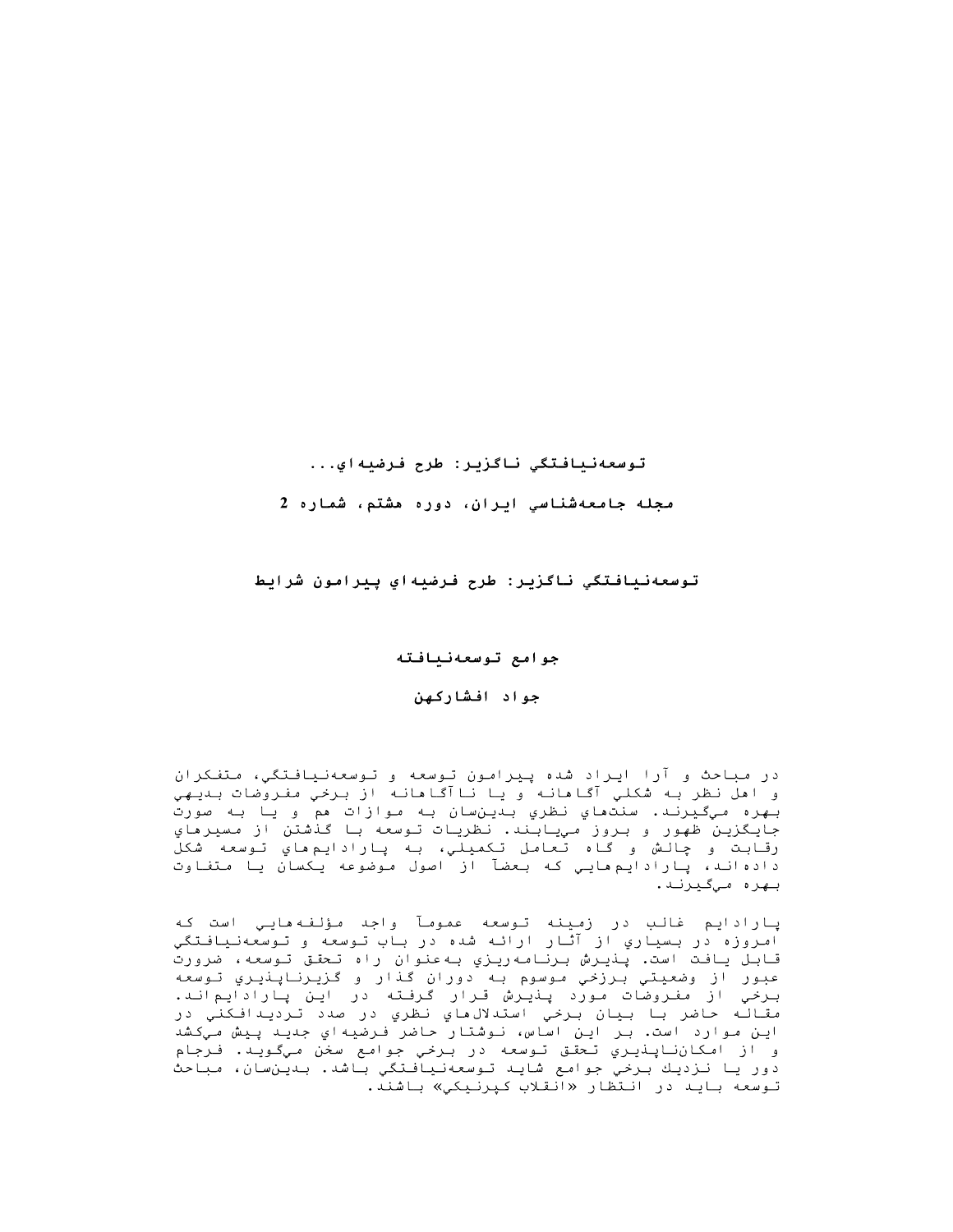**مفاهيم كليدي :**توسعه، توسعهنيافتگي، دوران گذار، برنامهريزي، امكان ناينديري توسعه.

#### مقدمه

توسعه و توسعهنیافتگي به ممراه اصطلاحات ديگري ممچون جوامع در حال تـوسعه، جوامع عقـبمـانـده، جوامع پـيشرفـته و... امروز بـه مفـاهيمي آشنا و پرکاربرد در ادبیات علمي و نیز روزمره بدل شدهاند. گستره کاربرد اين واژگان نشان از تلقي عام درباره بداهت درستي جعل و استفاده از آن ها دارد. از ممین رو، کمتر درباره شرایط تاریخی ايجاد و گسترش بهکارگيري آن،ا تأمل ميشود.

با اين،همه، بهنظر ميرسد در هنگامه بروز شكاف در طرح،هاي نظري و ذهني كلان، و آنجا كه شك در مورد پيكره كلي يك نظام يا خردهنظام دانايي بهوجود ميآيد، مجالي فراهم ميآيد تا بديهي بودن آنچه بىديىھى شمردە مىشود بە پرسش كشيدە شود. خود پيداست كە پيدايش چنين شرايطي، اغلب حاصل ناكامي،ايي است كه در عرصه كاربست و عمل گریبانگیر انسان،ا میشود. تردیدها و ابهامات مورد بحث البته توأم بـا بـه چـالـش كـشيـده شدن مـجموعه١ي از پـيشفـرضٯما و اصول مـوضوعه مطرح در يك قـلمرو معرفـتي است و خود ميتوانـد در قـالـب نقـدي مخرب جلوهگر شود، و يا در چارچوب نقدي فرارونده به بازسازي ساختار معرفتي مستقـر مـنجر شود. بـا عطف نـظر بـه ايـن٤ه ايـن دو مسيـر انـقـلابـي يـا محافظهکارانه تنها روایت ساده شدهاي از جدال و برهم کنش نظریهها (يا پارادايم ها) به دست مي دهد، ممچنين بايد در سرگنشتنگاري انـديـشه ها بـه تـمـايـزات احـتمـالـي حوزه هاي مـعرفـتـي و امـكان تـبعيت آن ها از منطق هاي متفاوت تحول و تغيير نيز توجه داشت. در مر صورت، و ازجمله با پیدایش شرایط جدید در نظام و ساخت واقعیت اجتماعي، ما با تجديدنظرمايي در حوزه دانش،اي مختلف روبهروييم. براي نمونه، مي توان به بازانديشي در مفاميم و رميافتهاي انسان شناسي، حقوق، روانشناسی و جامعهشناسی در عصر جهانی شدن اشاره نمود که بالاخص ضرورتهاي اساسي را در جهت بازانديشي در مفاهيم بنيادين جامعهشناسي وحتي خود آن را موجب گرديده است .

به عبارت دیگر، میتوان گفت ما اکنون در منگامه ای قرار گرفته ایم که بنيان فايده و مشروعيت روشهاي مستقر براي عمل و شناخت تضعيف شده است. با ارجاع به آراي وبر ميتوان گفت در اين مواقع گسست اجتماعي ـ فـرهنگي، جهتگيري،اي نـهاديـنه شده علمي بـداهت خـود را از دست مي دهند و موضوعي براي تأمل، انتقاد و بررسي ميشوند (وبر، 1949 : 112). لذا يژوهشهاي ما در زمينه توسعه اينك بايد از حدودي كه «علم هنجاري» در اين قلمرو ايجاد كرده است فراتر رود، علم هنجاري آن جنان که مدنظر کوهن بوده است (کوهن، 1970 : بخش دوم). «علم هنجاري تـوسعه» بـه شكل آرماني مبتني بر مفروضاتي همچون امكانپـذيري تحقق توسعه براي همه جوامع، پنيرش توسعه همچون واقعيتي ايستا، تأكيد بر برنامه٫يزي بهمثابه راه تحقق توسعه، تلقي نسبتآ عموميت يافـتهاي از تـوسعه همچون شرايطي كاملا مطلوب و عاري ازنـقصان و ارائه مدلي واحد براي ارزيابي وضعيت توسعهيافتگي ميباشد كه مـيتـوان آنءا را از خلال بـرخي آثـار نـوشته شده دربـاره نظريـهماي توسعه دریافت (ازجمله میتوان به کتاب آلوین سو اشاره کرد (سو، 1380)). بر این اساس، در محدوده موضوع توسعه بهنظر می رسد با پـديـدار شدن نـاكـامـيِهـا و نـاكـامـيـابـيِهـاي مـختـلف در رهگذر اعمـال سياستماي گوناگون توسعهگرايانه ، كه از آن به بحران در نظريات توسعه تعبير شده (نوچلر، 1988)، فضا براي طرح ايده ها و مفروضات بديل فرامم شده است. اين وضعيت ممچنين متأثر از فضاي ابهامآلود پيرامون مقولات مربوط به توسعه میباشد. براي مثال، بحث پيرامون كنشگران مؤثر در فرايند توسعه و بهخصوص نوع و شيوه نقشآفريني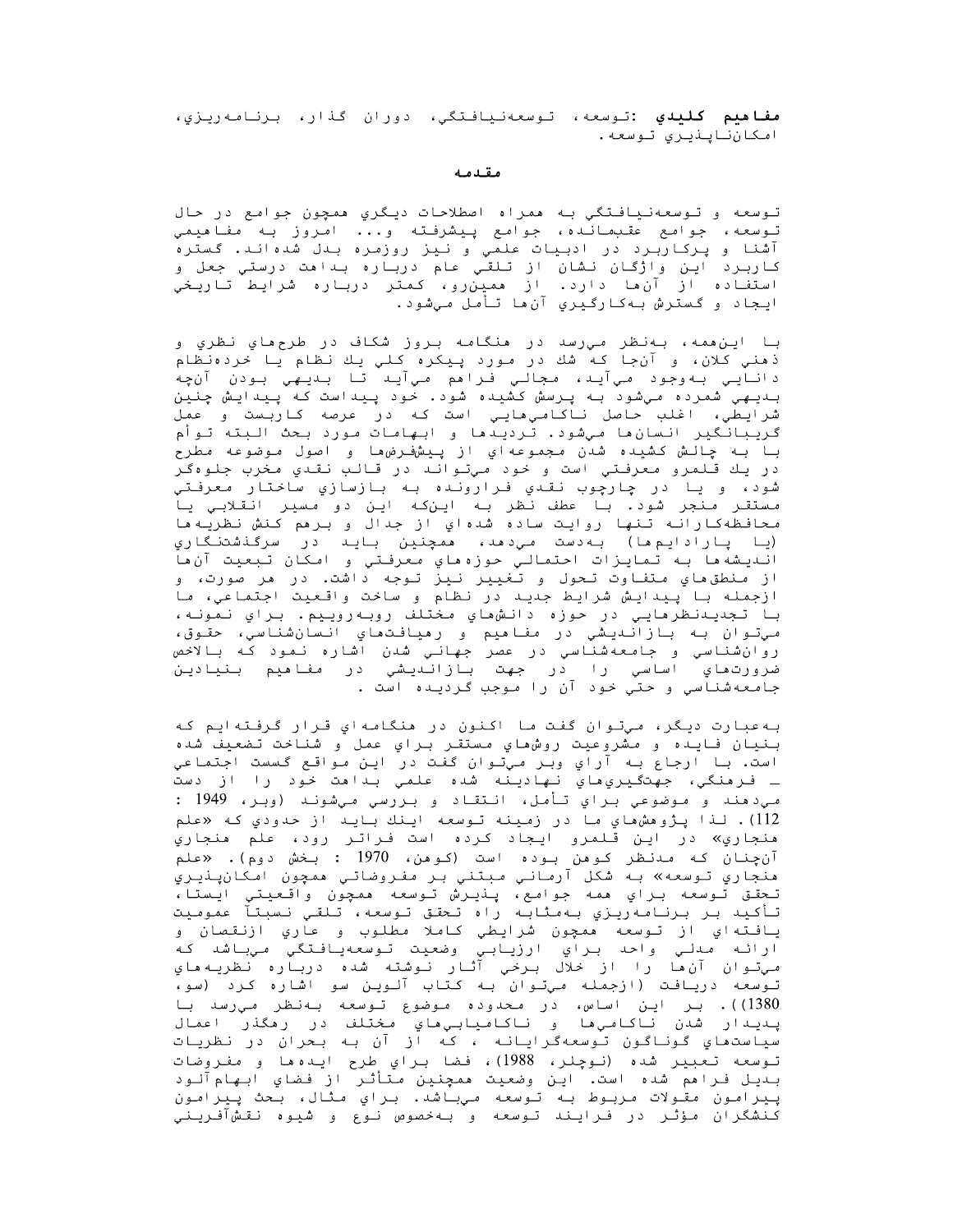دولت و بازار در فرايند توسعه ممچنان و بدون رسيدن به نظري مورد توافق نسبي دنبال ميشود و برخي پژوهشهاي اخير كه از ديدگاه جامعهشناسي تطبيقي ـ تاريخي و براساس تحليل اقتصاد سياسي كشورهاي در حال توسعه به موضوع نگريستهاند، پيشنهاد كردهاند كه به جاي دوگانه دولت ـ بازار از تدوين سياستي مبتني بر همکاري اين دو سخن گفته شود (کوملی، 2004 : 423). این مطالعات ضمن اذعان به اممیت وجود يك دولت مؤثر و قوي براي تحقق توسعه، ممچنان بحث از چگونگي ايجاد چنين دولتي را رها كردهاند و ابهامات و سرگشتگيهاي ما را درباره جهان توسعهنیافته بعضآ تشدید هم کردهاند.

از این٫رو و بهطور کلي، ميتوان چنین گفت که فضاي مباحث توسعه از نـوعي روشني تـوهمآمـِز و اعتماد بـه نفس کـاذبـي کـه در آن منطق يـا ايـن / يا آن حاكم بوده است، به سوي ابهام، پيچيدگي بيشتر و تواضع افزون تر در اقدامات، انتظارات و برنامه ها پیش رفته است.

از سوي ديگر، چنين پيداست كه قالب و حد و مرزماي مربوط به واكنشهاي انجام گرفته در برابر شرايط منكور كاملا يكدست و يكنواخت نيست. براي مثال، برخي نظريهپردازان پستمدرنيست، با به چالش كشيدن مفاهيم محوري مطرح در ذيل نظريههاي مدرنيستي ــ ممچون مفهوم پيشرفت و ترقي ـــ از تعدد روايتهاي مربوط به زندگي اجتماعي و تحولات

اجتماعي سخن ميگويند و خواهان به رسميت شناختن تنوع تجربيات انسانياند (نقادان راديكال). برخي با اشاره به اينكه بحث توسعه هنوز در بيانيه ماي رسمي و زبان روزمره به شکلي فراگير حضور دارد، خواهان واسازي اين ساختار فكري هستند (ساچز، 1 : 1992). برخي از<br>اين متفكران با طرفداري از نقد كلي مدرنيته و با سادهسازي آراي وبر و نیچه، به تشدید جهتگیري محافظهکاري رادیکال میپردازند و از خلال تخريب مفاهيمي همچون شهروندي، دموكراسي و ليبراليسم، بعضآ به فرجامي ميرسند كه برخي نويسندگان آن را قبيلهگرايي ارتجاعي لقب دادهاند (آنتينيو، 2000 ). در حاليکه برخي ديگر از نظريهپردازان با مردود شمردن اين جهتگيري خواهان بازسازي مواضع نظري مدرنيستي مستند. به عبارت دیگر، دو پاسخ در برابر بحران در اندیشه کلاسیك تـجدد ارائـه شده کـه یـکي مـبـتـني بـر فـروپـاشي آن و مـتعلق بـه<br>فـراتـجددگـرایـان است، و پـاسخ دوم بـراساس بـاور بـه اعمال پـارهاي اصلاحات در جهت ترمیم تجدد میباشد. نوشتار حاضر میکوشد با اتخاذ رويكردي متأثر از معرفتشناسي در ذيل نظريه توسعه مسيري نقادانه نسبت بـهُ پـيشفـرض،هاي عمومـيـتيـافـته دربـاره تـوسعه طي نـمايـد و فـرضيـهاي را پیرامون شرایط توسعهنیافتگي مطرح سازد که اگرچه کل نظام تجدد را مورد نقد قرار نمي دهد، اما نسبت به مقوله توسعه و آموزه هاي وابسته به آن موضعي راديكال دارد.

جداي از مباحث مطرح شده در حوزه جهاني، بايد به ادبيات مربوط به نقد پارادایم توسعه در ایران نیز اشاراتی داشت. برای مثال، حسین عظيمي بـه لايـه هاي مـختلف تـوسعهنـيافـتگي در ايـران اشاره دارد و از اين طريق ميكوشد تا برداشتهاي تكبعدي و سادهانگارانه از توسعه را مورد نقد قـرار دهد (عظيمي، 1371). نـمونـه هاي ديـگري از رويـکرد خاص انـديـشمندان ايـرانـي بـه مـوضوع را مـيتـوان در آثـار سريـعالـقـلم (1372)، طباطبايي (1381)، مردوخي، (1373)، اميراحمدي (1381)، غنينڙاد (1377) و ديگران يافت.

اين مقاله ميكوشد با استفاده از نقدماي مطرح شده درباره پارادايم هاي توسعه، مفروضات و اصول مطرح در الگوهاي رايج توسعه را مورد تجديـدنظر قـرار دهد. در ايـن راستا، بـه ارائـه فـرضيهاي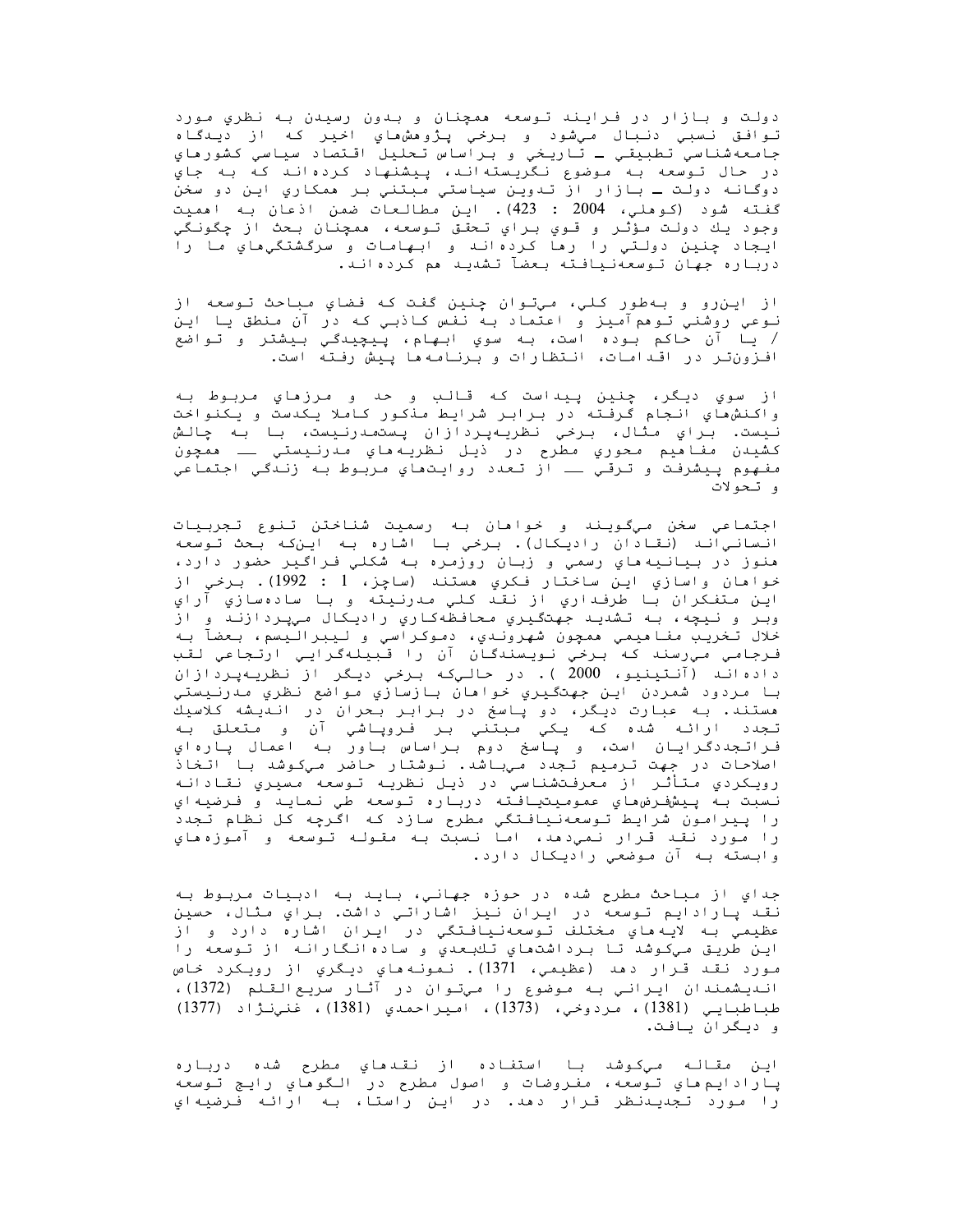اقـدام مـيشود کـه بـراساس آن مـيتـوان از نقـدهاي جاري مطرح شده بـه سوي ایجاد نگرشي نوین به موضوع توسعه بهره گرفت. فرضیه مورد بحث از خلال بررسي ًوضعيت عمومي مطرح در نظريه ماي توسعه درباره جوامع<br>پيراموني عرضه شده است، اما با عطف نظر به شرايط خاص برخي جوامع چون ایران (ممچون حاکمیت دولتماي رانتیر) میتوان آن را بهطور خاص در مورد این جوامع صادق دانست.

### توسعهنیافتگی، دوران گذار، تحقق توسعه

عموم نظريه ها، الگوها و رهيافت،هاي مربوط به توسعه، بهطور قطعي و يا نسبتآ قطعي، امكان تحقق توسعه و استقرار شرايط توسعهيافتگي را امري مسلم فرض نمودهاند. درواقع، براساس ممين فرض است كه راهکارهايي براي گذار از وضعيت تـوسعهنـيافـتگي بـه وضعيت توسعهيافتگي عرضه شده است. تاريخ مفهوم توسعه نشان‹هنده حدود نيم قـرن تِـلاش،هاي نـظري و عملي در ايـن راستا است. بـراساس فـرض پـيشگفـتـه، غالبآ دو وضعيت توسعهيافتگي و توسعهنيافتگي در دو سوي يك پيوستار قـرار داده مـيشود و هدف نـهايـي از نظريـهپـردازي، بـرنـامـهريـزي و سياستھاي تـوسعه عبور از يك سوي اين پـيوستار بـه سوي ديـگر تـعيين ميگردد. بهنظر ميرسد نظريهپردازان مختلف پيدايش اين شرايط دوقطبي را متأثر از عوامل مختلفي دانسته اند، اما ممواره وجود آن ما را از يكسو و امكان دگرگونسازي شرايط در جهت تحقق توسعه را از سوي ديگر، به عنوان اموري بديهي پنڍرا گشته اند. براي مثال، در حاليکه نظريهپردازان نوسازي و نونوسازي عمده تأكيد خود را بر شرايط دروني و داخلي كشورها بهعنوان عوامل مؤثر بر وضعيت توسعه قرار دادهاند، نظريهپردازان وابستگي كلاسيك و جديد توجه بيشتري به شرايط و روابط خارجي داشتهاند و نظريهپردازان نظام جهاني روابط كليتيافته بينالمللي را مدنظر قرار دادهاند، اما همگي در بديهي انگاشتن اين نکته ممړزأي بودهاند که ميتوان با دگرگونسازي عوامل بر سازنده توسعهنيافتگي و در جريان يك دوره تحول (خواه تدريجي يا انقلابـي)، که از آن بـه نـام دوران گذار تعبیر ميشود، توسعه را محقق نمود. علاوه بر اين، برنامه<code>ری</code>زيıهاي مربوط به سطوح مختلف عمدتآ راه مطلوب براي تحقق توسعه پنداشته شده است. براساس پنيرش چنين ايـده مايـي است كـه فـعالـيتماي مـربـوط بـه تـدارك و ارائـه استراتـژيماي مهندسي اجتماعي با عزم بر بازسازي روابط اجتماعي رونق گرفتهاند. پیشفرض نهان و پنیرفته شده در اینجا آن است که یك جامعه را در کليت آن و در ابعاد و جهات مختلف سياسي ــ اقتصادي و فـرهنگي ــ اجتماعي آن ميتوان با دستكاريِهاي از پيش برنامهريزي شده، قابل كنترل، مدفمند، سوگيري شده و تغييرآفرين متحول ساخت . با توجه به آنچه گفته شد ميتوان در قالب طرح شماره (1) مفروضات کلي و نهايي مورد قـبول (بـه شکل پـنـهان و يـا آشکار) در الـگوهاي تـوسعه را خلاصه نمود:

طرح شماره 1 : مفروضات بديهي انگاشته شده و مورد پذيرش در الگوهاي دگرگونی اجتماعی و توسعه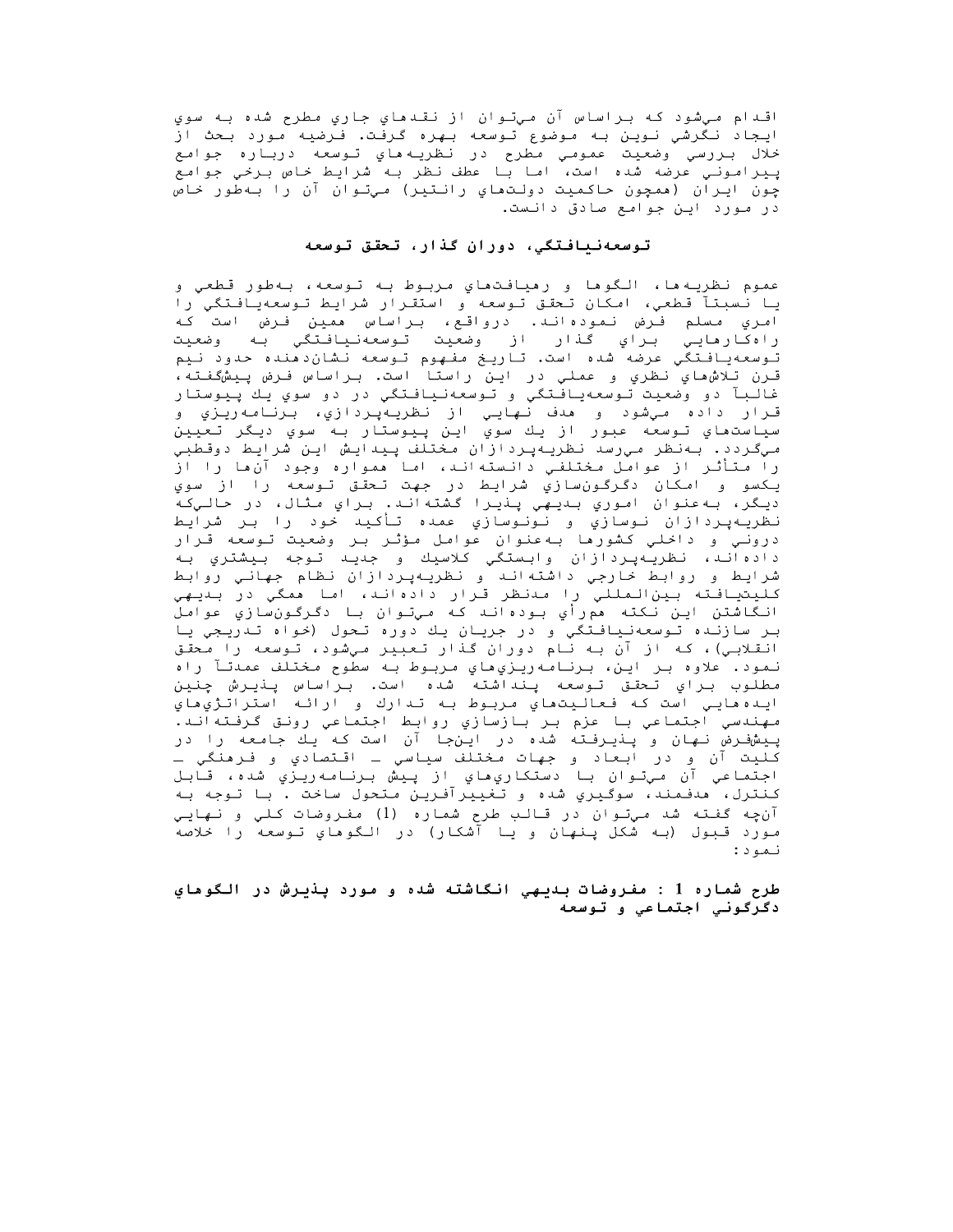غايتي قابل تحقق است. تـحقـق آن مـعطوف بـه بـرنـامــه آگا هانـه وهدف مـند مـی بـاشد. ته سعلا در نقطــه مقـابـــل وضـــعيت توسعه نايافتگى است. ایجاد آن منوط به گــذار از مجموعه ای از شرایط بـه مجموعـه ای دیـگــر از شــرایط است.

بدينسان، توسعه جرياني يكنواحت، پيش ونده و كليتي يكدست مثبت و مطلوب تلقي ميشود و بدينسان بحث از دشواريها، ناخرسنديها و ابعاد مخرب و یا، در تعبیر رادیکال، سرکوبگرانه آن مورد غفلت قرار میگیرد. دقیقآ ممین جنبهماست که در خود ادبیات تجدد در مغرب زمین مورد اشاره قرار گرفته و براي مثال فرويد با طرح ناخرسندي هاي بِـرِ آَصِده از اوج كَـيري تَـمدن جِندِيـد بـر آن است كـه انـسان بـراي زنـدگـي در تمدن جديد بهاي گزافي پرداخته است و احساس گنهکاري او از همينجا برميخيزد. او در بىبينانەترين اظهاراتش بيان مي‹ارد كه تمدن نميتواند سرکوبگر نباشد (فرويد، 1930). در سنت راديکال چپ نيز میتّوان بـه آراي مارکوزه اشاره داشت کـه مـتأثـر از فـرویـد بـه دشواريِهاي ناکاميابساز تمدن جديد میپردازد (مارکوزه، 1955) و يا تناقض»اي مدرنيته و روشنگري را مورد توجه قرار ميدهد (هوركهايمر و آدرنـو، 1972). تـداوم ايـن جمهات انـتقـادي را شايـد بـتوان نـزد فـوكـو و در آثار *م*ختلفش ـــ در این *م*ورد در کتاب *تـاریـغ جنسیت* او ـــ پ*ـي* گرفت. با اين،همه، توسعه در جهان توسعهنيافته همچون واقعيتي ممساز، فاقد تناقض و کاملا دوست داشتنی تبلیغ میشود و فقدان نگاه انـتقـادي بـه آن آفـات آن را مـغفـول مـينـهـد، ضمن آن كـه بـا تـصويـر كـردن يك بهشت خيالي، سرخوردگيهاي زودهنگامي را موجب ميشود.

## برخي دشواريماي توسعهنيافتگي زمينهساز تلقي آن بهعنوان مرحلهاي گذرا

کشورماي موسوم به توسعهنيافته که برخي آن،ا را کشورماي در حال توسعه یا کمتر توسعهیافته نیز میخوانند، در شرایطی قرار دارند که زنـدگـي جمعي را بـراي انـسانھايـي کـه در ايـن جوامع مـيزيـند دشوار و توأم با مجموعهاي از مشكلات بنيادين ميسازند. اين چارچوب نه صرفآ خوداتکا و محصور در محدودهماي ملي بلکه اساسآ ناشي از ويژگيهاي جهان جديـد نـيز

میباشد. به عبارت روشنتر، انسانها در جوامع توسعهنیافته گرفتار در چنبره مسائل و معضلاتیِ پرشمار میباشند که زیست روزمره آنها را با دشواري،هاي رنجآفرين و محنتزا روبهرو ميسازد. اين دشواري،ا عمومآ حاصل دوران جدید پنداشته میشود و بر همین اساس امکان عبور از آنءا بىديىھى پىنداشتە مىشود.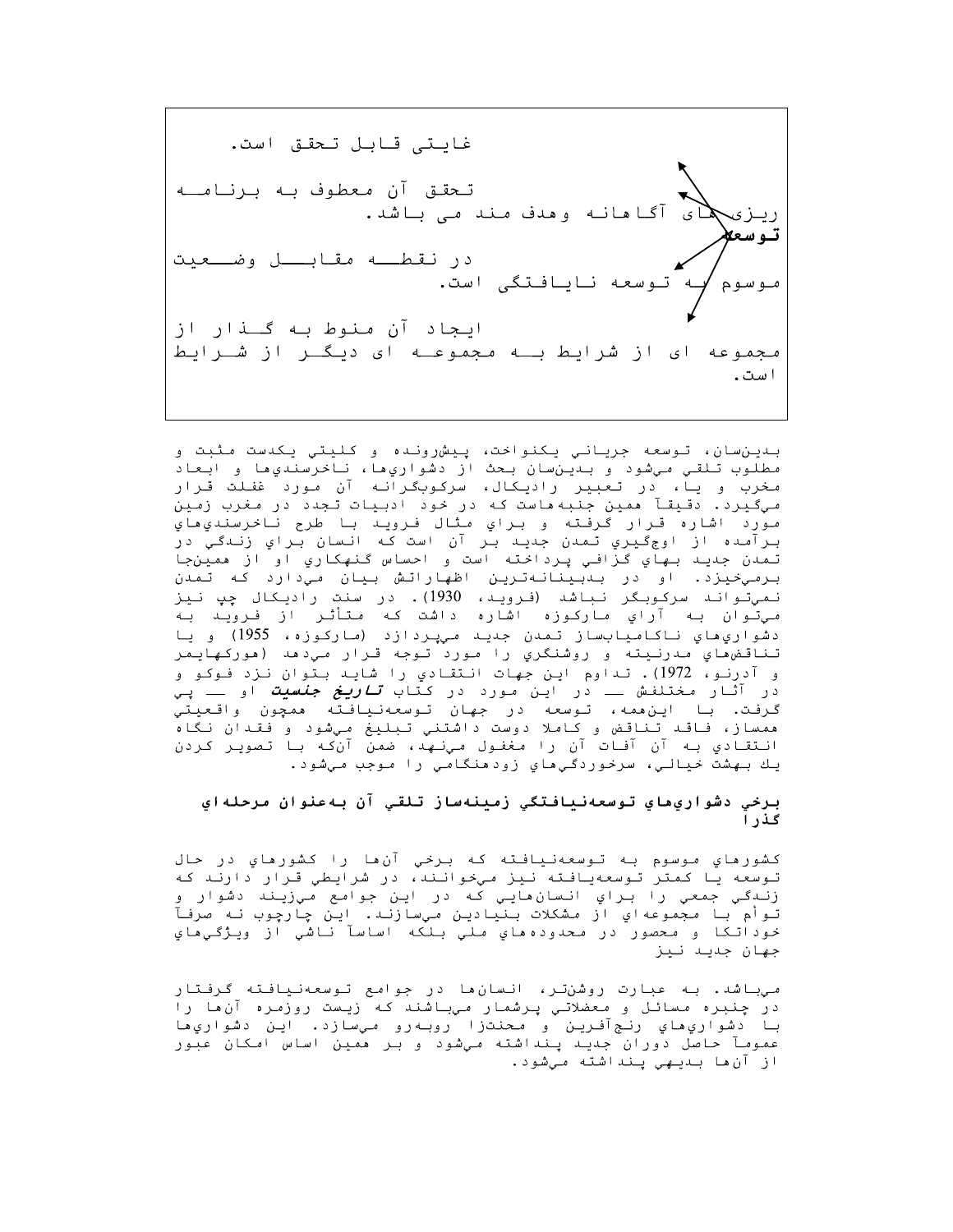یکی از مهمترین این مشکلات برخاسته از تناقض مکان ـ زمان در زمینه شرایط جهان کنونیِ است. این تناقض نشئت گرفته از زیستن در جهانیِ است كه به لحاظ زمان اجتماعي مدرن و توسعهيافته است (شرايط جهان تـوسعهيـافـته) و همزمـان بـه لـحاظ مـكانـي مـحدوديـتماي زنـدگـي نـامـدرن و<br>تـوسعهنـيـافـتـه را بـر آدمـي تـحميـل مـيكـنـد (شرايـط جـامـعه تـوسعهنـيـافـتـه). زنـدگـی در مـکان تـوسعهنـیافـته و در زمـان تـوسعهیـافـته بـا خـود تـضادهای متعددي را پديدار ميسازد. تضاد پديدارهاي جهان واقعي و عيني با گستره دنياي ذهني از زمره اين تضادهاست. درواقع، انسان در جامعه تـوسعهنـيـافـتـه مـتـأثـّر از فـرايـنـدهـاي گـستـرش ارتـبـاطـات و انـتشار وسيع اطلاعات قابلیت آن را دارد که کموبیش با مقتضیات و الزامات جهان جدیـد آشنا و بـعضآ آنِ ها را پـذیـرا شود. امـا او در قـلمرو کـاربـست و عملکرد قطعآ قادر به انجام دادن آنچه به لحاظ ذهنی پنیرفته است نـخواهد بـود. ايـن وضعيت دشوار همچنين ِدر قـالـب شكاف ميـان «خواسته ها» و «بود ها»، یا فاصله میان «آرمان» و «واقعیت» نیز قابل توصيف است كه میتواند دو عالم يا گستره متفاوت را كاملا از مم جدا سازد و سپهر انـدیـشه را از زمـین واقـعیت مـنفـك سازد. ایـن•مه بـه شکلي وارونـه آنچه زيـمل در منگام بـررسي تضادهاي فـرمنگ مـدرن در مورد رابطه تـوأم بـا تـنش «شكل» و «زنـدگـي» در جوامع مـدرن بـيان كـرده حاكي از «پيشافتادگي شكل بر زندگي» در جوامع توسعهنيافته است، چیزي که از آن *مي*توان تحت عنوان «کاريکاتوري شدن حوزه زيست جمعي» یاد کرد و یا به گفته *م*ارشال برمن آن را «*م*درنیسم توسعهنیافته» نام داد (برمن، 1982 : بخش چهارم). وجه مشترك ايده مورد توجه قرار گرفـُته در ذیـل ایـن مفـاهیم آن است کـه بـا انـتشار سویـه مایـي از آنچه تـوسعهيـافـتگي خوانـده ميشود (تـكنولـوژي هاي مـدرن و نـيز آگـاهي هاي نوين)، انسان ها در جوامع توسعهنيافته ممچنين نوعي شيوه هاي زيست مختلط و ناممامنگ را تجربه میکنند. علاوه بر این، آن ها ممزمان . -----<br>آگا هي ها و نظام هاي آگا هي و شناخت متغاوتي را در عرصه هاي مختلف زنـدگـيشان بـه کـار مـيگـيرنـد. ايـن نـظـام هـاي آگـاهـي مـوازي و نـاهمخوان بـه آن،ما كمك ميكند تا بـه مقـتضاي شرايط بـه گرمگشايـي از مشكلات خود بپردازند و شيوههاي مختلطي را براي پيشبرد امور حود به کار<br>گيرند. براي مثال، آنها همزمان هم به پيگيريهاي عملي و عقلاني در جهت تأمين منافع شخصي يا گروهي خود علاقه مندند و هم از منابع مابعدالطبيعي، که بنابر جهانبينيهاي سنتي و نامدرن بر جريان امور تأثیرگذار مستند، مدد میجویند. از ممینcو، برخی معتقدند در برخورد با پديده هاي اجتماعي در اين جوامع نميتوان بهطور كامل از انگارەھاي جامعەشناسي غربي بهرە گرفت. براي مثال، اگرچە قانونشکني در اين جوامع صورتي آشکار و قابل مشامده دارد، اما نمیتوان آن را در چارچوب نابهنجاری یا آنومی تعبیر کرد بلکه بهتر آن است که آن را نوعي سازگاري عرفي با شرايط در جهت پيشبرد امور قـلمداد كرد (معيدفـر، 1380 : 83 ـ 100). در ايـنجا بـايـد افـزود چـالـش و نا همخواني مؤلفه هاي مورد نظر از آن رو قابل دوام و پايدار هستند که دلایل مادي و عیني کافي براي ترجیح یکي از آنها بر دیگري، به لحاظ نظري يا عملي، در دسترس انسانِها در اين جوامع نميباشد.

شرايط كشورهاي توسعهنيافته ممچنين از اين زاويه ميتواند دشوار تلقي شود که در حاليکه آن،ا دلبسته آمال و اهداف مدرناند و چشم انـدازهاي مـدرن را در پـيش چشم دارنـد، همزمـان بـايـد شاهد رونـد رو بـه گسترش نقـدهايـي بـاشند كـه نـسبت بـه نـارسايـي هـا، مـعايـب و كـاستي هـاي دوران مدرن يا پديدههاي مدرن عرضه ميشوند. بدينسان، آنها دوگانگي خاصي را تجربه ميكنند: آن،ا ضمن مدنظر داشتن امدافي كه در جهت تحقق آنءا تلاش ميورزند و متحمل سختي ميشوند، بايد ناقص بودن و متضمن آثار زيانبار بودن آنها را نيز اذعان نمايند. اينك اين آگاهي گسترش مييابد كه پديدارهاي مدرن و ناسنتي يكسره در خود ضامن بهروزي، رفاه و آسايش نيستند و چهبسا زاينده انواع خاصي از مشكلات باشند.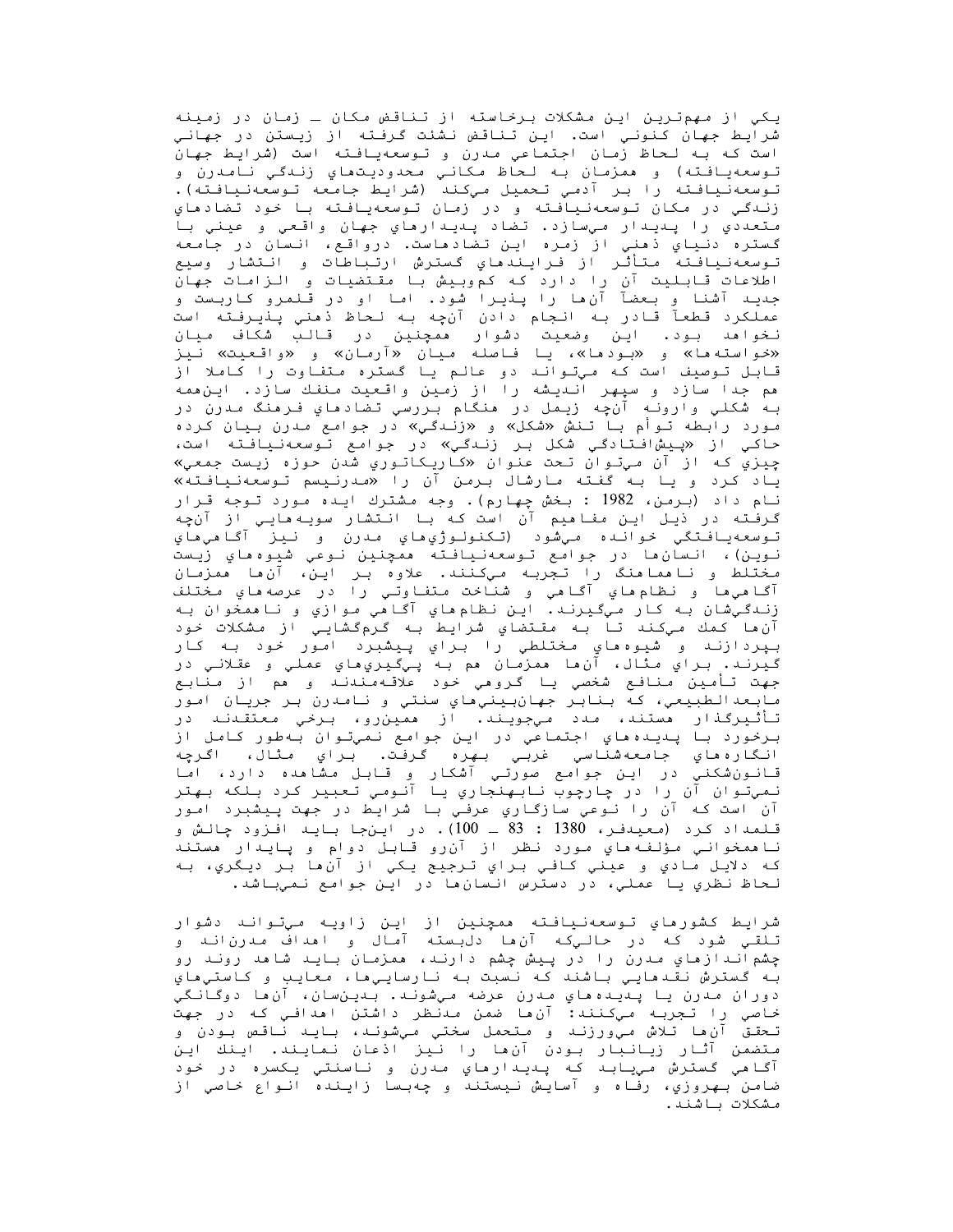علاوه بـر ايـن ها، مـيتـوان بـه دشواري هاي عملکردي در ايـن جوامع اشاره نمود. درواقع، فرایند انتخاب میان انواع کنشها در این جوامع با دشواري هاي خاص روبه روست و فرد در عمل دچار نوعي بحران تصميمگيري مي شود . نـحوه عمل انـسان در ايـن جوامع مـتأثـر از شَرايـط كـلي اجتماعي با نوعي ابهام روبهروست. براي مثال، تلاش در جهت بنيان نهادن نوع جدیدی از روابط یا سازمان اجتماعی، علاوه بر اعمال محدودیتمایی از جانب ساختار نامدرن، ممچنين ميتواند منجر به برانگيختن نيروماي مخالف اين تغييرات و اخلال در نظم سازماني آن،ا شود و در مجموع شرايط رآ دشوآرتر سآزد. بهنظر مي رسد ناكامي ماي مربوط به طرح ماي توسعه در این کشورها نیز بعضآ از ممین عامل سرچشمه گرفته باشد. به هر حال آشكار است كه كنترلپنيري شرايط و اعمال هدفمندانه سياستما با دشواريماي خاص خود روبهروست و امكانپنيري آن ها نميتواند بهطور بلاشرط و مطلق مورد ينيرش قرار گيرد .

در مجموع، ميتوان برخي دشواريِهاي شرايط توسعهنيافتگي را در قالب نظامي از تناقض،ها مجسم ساخت كه در طرح شماره (2) مشخص شده اند:

طرح شماره 2 : برخي تناقض،هاي ساختاري در جوامع توسعهنيافته

# طرح شماره (2):برخی تناقض های ساختاری درجوامع ناتوسعه ىافته

تناقض میان مکا<u>ن ز</u>م**ان** تناقض آگامی ها وخطام های شناختی موازی تناقض ناتوسعه بافتگے درپذیرش پدیدار *کملومو*رن به عنوان اموري کاملا مطلوب تناقض ميان ذمنيت ما وَكَيْنِيت ما تناقض های عملکردی

#### اسطوره دوران گذار

بـهنظر مـِیرسد مـجموعه ایـن شرایط نـاممخوان کـه بـه مـوازات مم و تـوأمـان در جوامع توسعهنیافته به حیات خود ادامه میٖدهند موجب طرح ایده دوران گذار شده است. درواقع، این مفهوم قرار است توصیفکننده شرایط جوامعی باشد که در مسیر تحول قرار گرفتهاند و راه خود را بـه سوي شرايط تـوسعهيـافـتگي طي مـِكـنند. اگـرچه ايـن جـنبه از دلايـَل مربوط به طرح ايده مزبور قابل قبول بهنظر ميرسد اما همزمان بايد توجه داشت كه به كارگيري آن بهعنوان يك مقوله تحليلي با محدوديتها و اشكالاتي نيز مواجه است:

اول آن⁄که، این مفهوم عبور از مجموعهاي از شرایط و ویژگـي،ا تـحت عنوان توسعهنيافتگي را به مجموعهاي ديگر که با نام توسعهيافتگي مشخص ميشود امري گزيرناپذير فرض ميکند. درواقع، به کارگيري اين مفهوم متضمن قبول حتمي بودن تحقق توسعه است، در حاليكه ميّتوان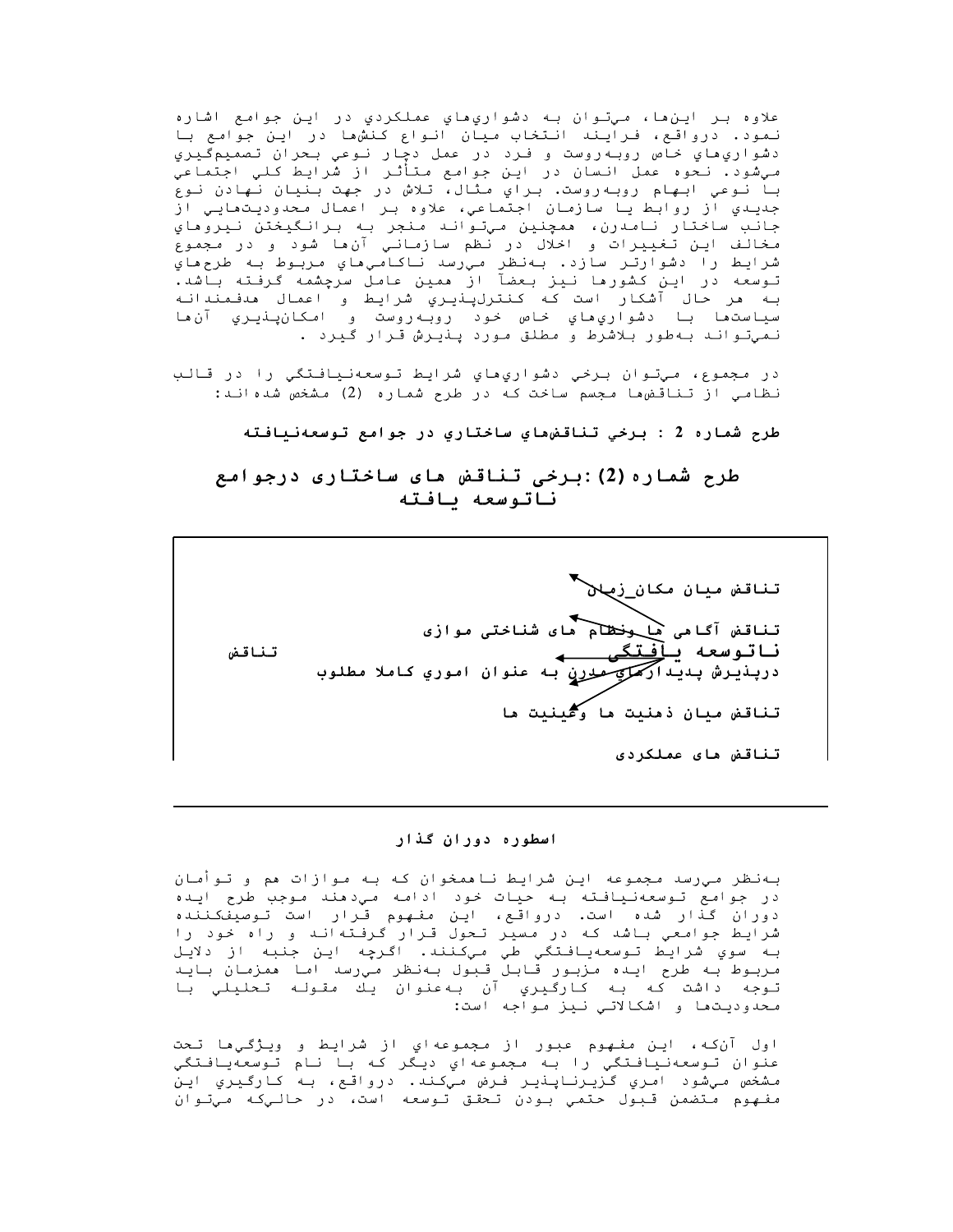دربـاره ايـن پـيشفـرض تـرديـه روا داشت و در آن چون و چرا نـمود. به عبارت ديگر، ميتوان تجربه كشورماي توسعهنيافته را در مسير رسيدن به تـوسعه مـورد بـازبـيني قـرار داد و عدم تـحقـق اهداف<br>تـوسعهگرايـانـه را در بـسيـاري از آن.ها شاهدي بـر نـبودن الـزام در منتهی شدن دوران گذار به سرمقصد توسعه دانست.

دوم آنکه، مفهوم مزبور داراي انعطافپنيري معنايي و کاربردي است. تـوضيح آنکه گستره بـه کـارگـيري ايـن مفـهـوم چنان است کـه مـيتـوان آن را براي موجه جلوه دادن و تفسير پديده هاي مختلف به کار گرفت. براي مثال، در برابر پرسش از شرایط درممآمیخته، مبهم و توأم با تنش در کشورماي در حال توسعه، مفهوم مزبور به کار گرفته ميشود تا توضيحي براي درك اين شرايط ارائه داده باشد. رقابت و چالش نيروهاي سياسي و اجتماعي، كمرنگ شدن برخي سنتها و يا راهيابي برخي ايدهها و عملكردهاي مدرن، تناقض؈ها در رفتارها، انىيشەها، مسيرهاي رفت و برگشتي در زمينههاي توسعه اقتصادي و سياسي و... که بهنظر ميرسد مريك مجالـي مبسوط براي تحقيق و مطالعه را ميطلبند، عمدتـآ با اشاره به این که واقعیاتی ذاتی جوامع در حال گذار هستند مورد توجه قـرار مـيگـيـرنـد و از تـعمق، ردهبـندي و تـفـسير علمـي و مـتـنـاسب آنءا غفـلت مـیشود. بـر همین اساس، بـایـد آن را مفـهـومـی بـا دامـنـه کـاربـرد وسيع دانست كه مدعي توضيح پنيده هاي مختلف (مرچند نه بهطور واقعي نامرتبط) میباشد و بهنظر میرسد کثرت کاربرد آن درجه اعتبار آن راً تا حد زيادي كامش داده است.

سومین نکته درباره این مفهوم آن است که، از خلال به کارگیریِ این مفهوم مشخص نيست شرايط گذار چه زماني به اتمام ميرسد و دوران گذار چه وقت پایان میبابد. به عبارت دیگر، این مفهوم اشاره به دورهاي مبهم و کلي از سير تحول جوامع دارد و مدعي است ويژگيهاي کم و بيش مشابهي در فرايند تغييرات اجتماعي در جوامع وجود دارد. علاوه بـر ايـن، مـيتـوان در اصل وجود مشابـهت.هاي اساسي در طريـق<br>دگـرگـونـي جـوامـع مـخـتـلف تـرديـد روا داشت. همچنين بـايـد خـاطرنـشان ساخت که از خلال بـه کـارگـیري ایـن مفـهـوم، مـا هیـچچیز در مـورد آیـنده دور یـا نـزديـك احـتمـالـي ايـن جوامـع نـمـيتـوانـيم بـگويـيم، چـه مـمكن است در چـنيـن آيندهاي ممچنان جوامع در حال گذار باقي بمانند. خود پيداست كه مراحل سير تحولي جوامع ميتواند تنوعيذير باشد و لذا اطلاق نام يا اصطلاح واحدي براي توصيف آنءا امري موجه نيست؛ ضمن آن٤ک بهكارگيري اين اصطلاح مشخص⁄كننده هيچ محدوده زماني براي پايان يافتن ان نمي باشد. براي مثال، در توضيح و مدلسازي وقايع و شرايط جامعه ايران از اوان مشروطيت تا به امروز، به كرات به عباراتي برمي دوريم که ساختار کلي آن ما چنين است: «جامعه ايران جامعهاي در حال گذار است و لـذا...». اما هيچگاه ويـژگـيهاي ايـن وضعيت، فـلسفـه ییدایش یا ضرورت یعیدار شدن آن و الزامات مربوط به یایان یافتن آن مورد بحث یا اشاره قـرار نـگرفـته است. بـدیـنسان از مقـدمـهاي کـه بديهي انگشته ميشود، نتايج متعدد و گاه ضد و نقيضي گرفته ميشود.

علاوه بـر ايـن،هـا، بـه كـارگـيـري مفـهـوم مـزبـور مـستـلـزم قـائـل شدن بـه مـسيـري يكسويه، يكنواخت و برگشتناپنير به سوي توسعه است، مقولهاي كه تجربيات پرفراز و نشيب مربوط به سياستهاي توسعهگرايانه و آثار مترتب بر اين سياستها مؤيدي بر آن بهحساب نميآيد.

### اسطوره برنامهريزي

جامعه جديد غربي كه به نوعي محصول پذيرش نظري و عملي رويكردهاي دوران مدرن است، «جامعه برنامهریزي شده» لقب گرفته است که در آن جدال ميان دستگاههاي توليد فرهنگي و دفاع از سوژه شخصي در جريان است (تورين، 1992 : بخش مقدمه). بدينسان آزادي عملكرد انساني و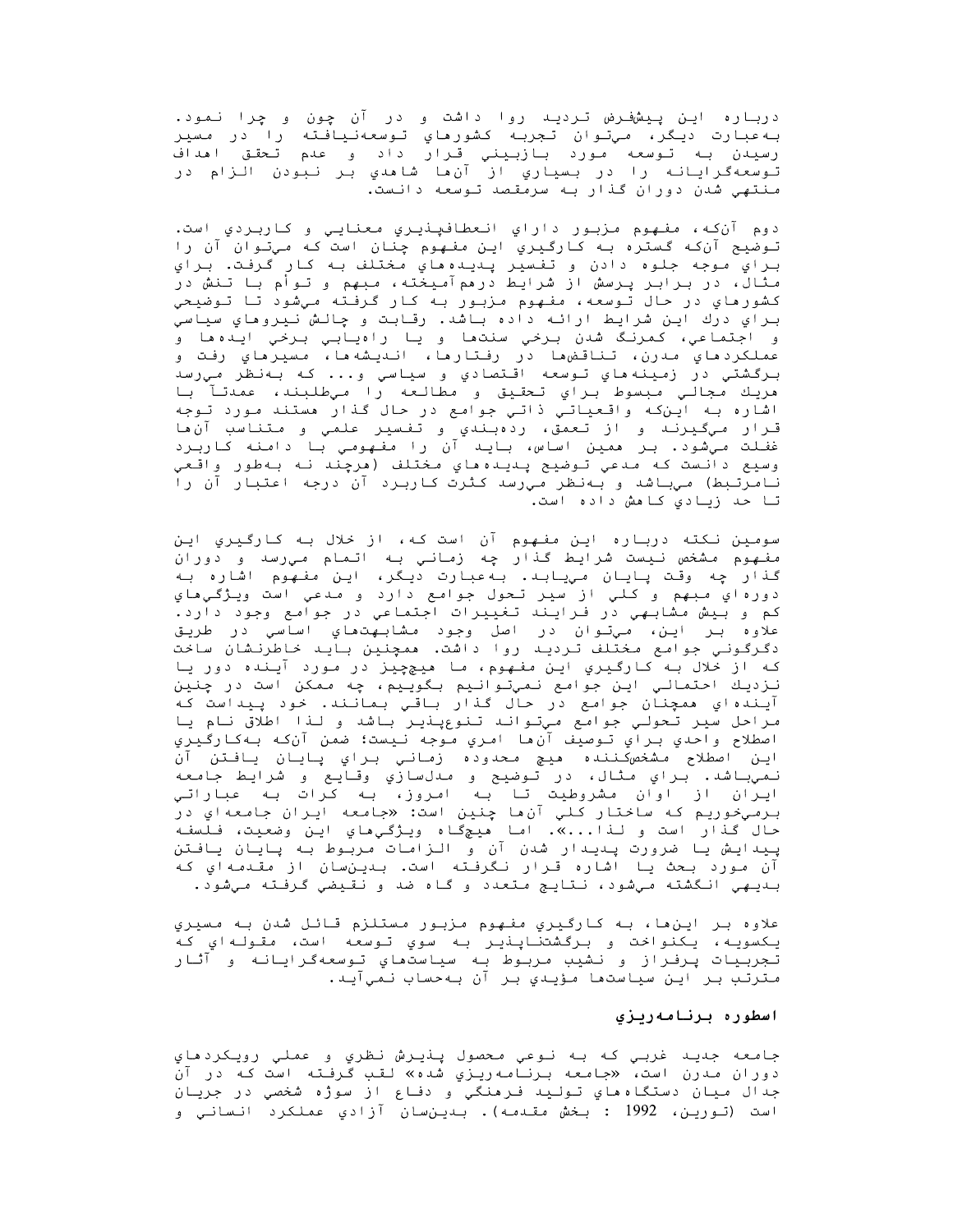سوژه کنشگر و گزينشگر که از آرمانِهاي مدرنيته محسوب ميشود، به نوعي در تقابل با سوداي برنامه<code>ریز</code>ي و کنترل بهینه رفتارهاي جمعي قـرار گرفـته است. از همین منظر است که فـیرآبـند بـا مطرح ساخـتن اصل «همه چیز ممکن است»، میکوشد با قائل شدن به نوعی نسبیت و آنارشیسم در عالم شناخت و بهخصوص قلمرو علم بهعنوان بنيان برنامهريزي، جنبه ماي ضدانساني تلقي يكه و واحد از فرايند آگامي را به چالش بكشد (فيرآبند، 1988). آنارشيسم نظري، البته، در نزد برخي متفكران قرینهاي عیني نیز دارد. رابرت کاپلان از همین منظر و با تأکید بر شرايط نابهسامان زندگي در غرب آفريقا به لحاظ سياسي و اجتماعي، آنارشی حاکم بر این منطقه را، که جنگ رمبران شبه نظامی و رامزنان سازمانيافته بر سر منابع كمياب از يكسو و گسترش فساد، جرم، بيماري، رشد بي رويه جمعيت و آلودگي بسيار شديد موا از سوي ديگر، تجليات آن مستند، رو به گسترش در ممه سطوح جهاني ميداند و نويد زمانی را میدهد که در آن روابط بینالملل عمدتآ نابسامان و آشفته خواهد بود (کاپلان، 1994).

با اینحال، برنامه٬یزی غالبآ راه تحقق توسعه نیز تصور شده است و اصولا باور به امکان پیشرفت و امکان دستکاري جامعه یکي از سه محور مشترك در پارادايم ماي توسعه در دوران پس از جنگ دوم جهاني بوده است (شرمن، 2000). درواقع، ايده برنامهريزي مبتني بر دستيابي به يك مجموعه از اهداف مشخص است كه از خلال اجراي برنامه بهدست مي آيد و بـه كـارگـيري مـنظم دانـش و مـهارتـها لازمـه آن است. بـر ايـن اساس، برنامه ريزي نوعي تدارك كلان از سوي نخبگان حاكم در جهت رسيدن به وضعيت مطلوب يعني توسعه و آنءم از راه بسيج منابع و ابزارهاي در دسترس تلقي مي شود. خود پيداست كه در اين برداشت از برنامه ريزي، تـوسعه امري غير سياسي است کـه از خلال اعمال مـديـريـت از سوي نـخبـگان بوروکرات ميتوان زمينه آن را ايجاد نمود، باوري که نادرستي آن با تـوجه بـه تـأثـيرگـذاري وضعيت گـروه هاي سياسي بـر امـُور جاري در کشور ها و اثرگذاري منافع آن ها حتي در مسير شکلگيري نظريات توسعه (بوچر، 1982) باید بر بطلان آن تأکید کرد. این مهم همچنین از خلال درك تـوسعه بـهمثابـه واقـعـيـتي اخلاقـي ــ سياسي و نـفـي تـلقـي آن همچون<br>واقـعـيـتي تـكـنـيكي يـا مـبـتـني بـر آن (پـرسـتون، 1985 : 119) قـابـل دريـافـت است. تا حدي در مواجهه با همين نوع تلقى از برنامه<code>ری</code>ري است كه سنتھاي ليبرالي در عرصهھاي اقتصاد و سياست شكل گرفتهاند. با نامطلوب تلقي كردن حضور و اقـدام دولت (بـهعنوان نـماد و قـدرت برنامه ريزي كننده) در قلمرو تغييرات اجتماعي در اين ديىگاه نظري سازوكارهاي نامرئـي (ممچون «دست پـنهان» آدام اسميت و «نظم خودجوش» فـون هایـك) جایـگـزیـن آن شده است. اخـتلافنـظرها در ایـنبـاره بـه آنچه كـه «مجادله بزرگ» در دهههاي 1930 و 1940 نام گرفته منجر شد، مجادلهاي میان طرفـداران و مخالـفـان بـازار آزاد. بـا آنکـه تصور مـيشود ايـن جالشها در دهه 1950 راه حل قابل قنولی بافتند، اما در دهه 1990 بخث در این باره دوباره شعلهور شد و تا زمان حاضر نیز تداوم یافته است (کمپل و فنشتین، 1996). اما علاوه بر این میتوان به نظراتی اشاره كرد كه به نحوي غير مستقيم ايده برنامه(يزي و نظمآفريني از بالا براي رسيدن به پيشرفت را با ترديد مواجه ساختهاند. براي نمونه، تاريخنگار آلماني، يان رومين ، به مفهوم «*جه*ش تاريخي» اشاره میکند تا فرصتی را مورد توجه قرار دهد که در اختیار کشورهاي جهان سومي است و ميتوانند از آن براي بررسي نهادهاي مدرن غربي بهره جویند و در نهایت از آن در جهت نوآوری و بنیان نهادن سازمان مای با عملكرد بهينهتر استفاده كنند. تورشتاين وبلن نيز ضمن مقايسه دو کشور آلمان و ژاپن با انگلستان به لحاظ سطح تکنولوژي آن ها، بر اين باور است که کشورهايي که ديرتر به تکنولوژي مدرن دسترسي مييابند، امكان آن را پيدا ميكنند كه از تكنولوژي هاي بهينهتر، ارزانتر و با مزایاي بیشتر بهره ببرند. او این مهم را تحت عنوان «مزیت دیر آمدن» مورد اشاره قرار میدهد (نایاردو، 2004 ـ 2005 :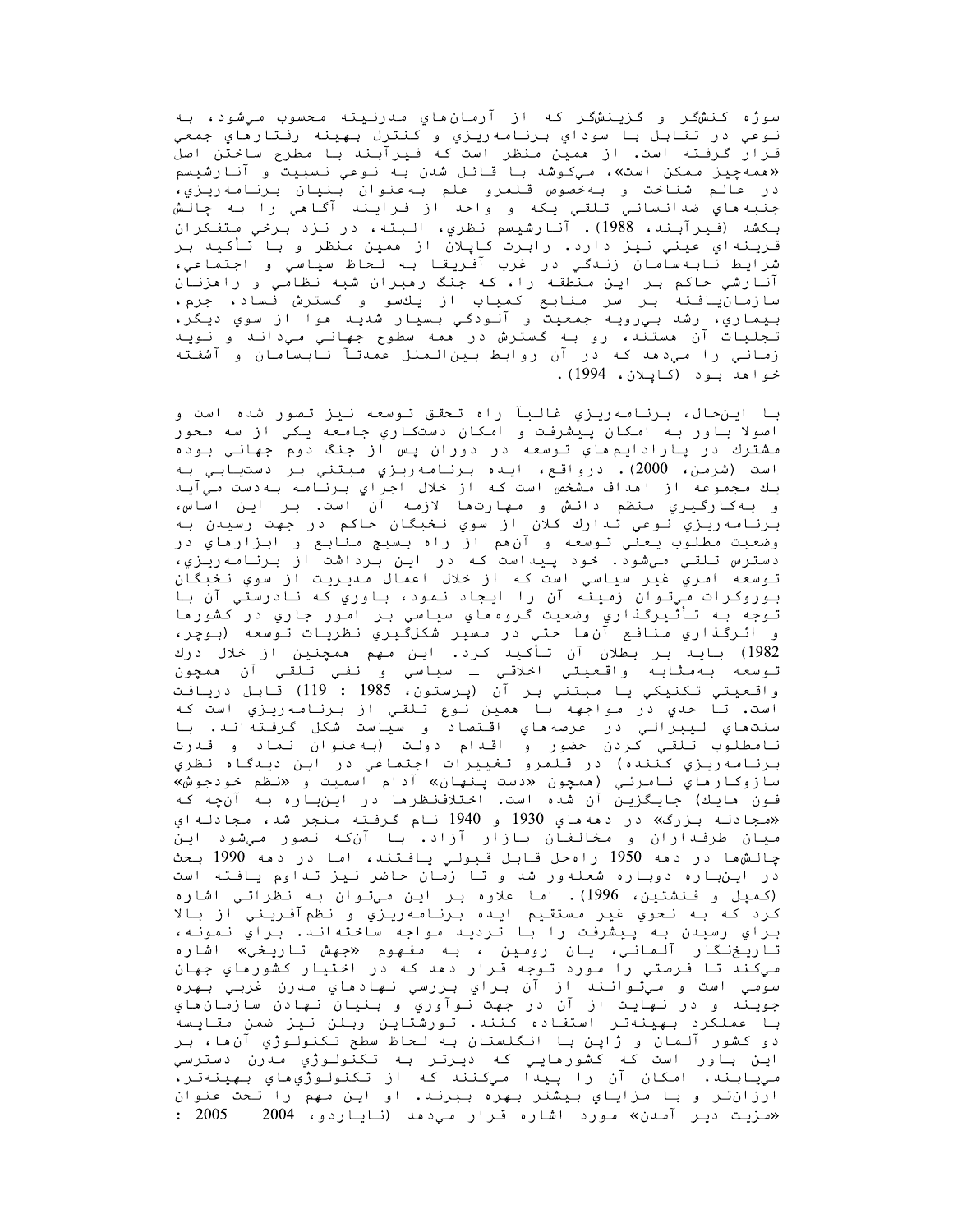50). از اين موارد ميتوان در جهت استدلالي موافق پيشېينيناپنيلي بـودن مـسيـر تـغـيـرات در جـوامـع استفـاده نـمـود و يـادآور شـد كـه شرايـط<br>قـابـل دگـرگـونـي است. امـا نـه الـزامـآ از طريـق بـرنـامـه ريـزي. بـه عبـارت ديگر، مسير تحولات بلنددامنه جوامع متأثر از متغيرهايي بهنظر میِرسد که همه آنِها نه قابل شناختاند و نه به فـرض شناخت قابل دستكارياند. بالعكس از درون مقتضيات نامساعد و نامناسب براي توسعه، چهبسا بتوان امکاناتی را سراغ گرفت که با فعال شدن غیر هدفـمند و غيربرنـامـهريـزي شده، مـيتـوانـند بـه هدف تـوسعهيـافـتگي مـدد رساند. بدن سان میتوان گفت راه بهشت توسعه چهبسا با نیات بدو نامرتبط پيموده ميشود و يا بالعكس؛ اقداماتي معقول و قابل دفاع نتايجي نامطلوب بهبار ميآوردند . بهطور كليّ ميتوان گفت سازمان<br>اجتماعي جامعه غربي واجد گزينه مايي بوده است كه منجر به تجدد در جهان غرب شد و نوسازي غربي را موجب گرديد، اما اينك اين مؤلفهما براي جوامع توسعهنيافته الزامآ در دسترس نيستند و امكان شناخت همه آنءا و همچنين بازآفريني آنءا نيز با مشكل روبهروست. لذا طي کردن مسیر مشابه براي رسیدن به هدف یکسان توسعه براي این دسته از كشورها نبايـد بـديـهي پـنداشته شود. بـر ايـن اساس بـرنـامـه<code>ريـزي اگـرچه</code> میتواند زمینهساز توسعه باشد، اما مسلمآ ضامن آن نیست و چهبسا با بـرهم زدن نظم و تـرتـیب مـستقـر امـور، مـوجب شکلگـیـری هویـتـهـای فـردی و اجتماعی کژتاب در جوامع توسعهنیافته گردند که از درون آنها عكسالعمل،اعي ضد مدرن نضج ميگيرند كه خود به وجهي متناقض متضمن ابعادي از مدرنيته اند. لذا بايد گفت توسعهنيافتگي وضعيتي پيچيده است همچنانکه توسعهیافتگي چنین است.

تصور تحقق بخشيدن به توسعه از خلال برنامه<code>ری</code>زي بيشك متأثر از پنڍيرش رويکردهاي فاوستي نسبت به انسان و تواناييهاي رويايي او در اعمال كنترل بر عالم است. بر اين اساس، الـگوي فاوستي توسعه آنچنان که گوته آن را بازگو کرده است، فرایندي است که خود باید دايمآ توسعه و تحول يابد. با وجود فشار بيوقفه براي بازسازي مداوم، «مرکس بایستاد، عقب *میم*اند». ضرورت مدایت و کنترل مسیر توسعه و برنامه<code>ری</code>ري براي انسانِها و اشيا ناشي از اين برداشت است که «براي به انجام رساندن بزرگترين کارها، يك سر براي هزاران دست است» (گوته، 1962 : 11505). بىينسان انىسانھا بىدل بە ابژەھايى براي عمل در مسير انديشه و تفكر موجوداتي برتر ميشوند: برنامه<code>ری</code>ران و متخصصان توسعه. تأكيد بر برنامه‹ريزي همچنين برخاسته از ضروري پـنداشتن تـحقق امـر عقـلانـي است. فـوکـو در ايـن زمـيـنـه بـه<code>درستي خـاطرنـشان</code> ساخته که تصور اینکه عقل تنها میتواند موجد خیر باشد، و شر تنها امور ناپسند واقعيتي مربوط به تاريخ معاصر است، اما اين موضوع ميج&ونه حقوق ويژهاي به غير عقلانيت نمي بخشد (فوكو، 1980 : 31). نقد برنامه<code>ری</code>زي به ما ميآموزد که توسعه تجلي خیر مطلق نیست. داستان توسعه صرفآ حكايت تقابل سادهاي نيست ميان خير و شر، نيكي و بـدي، عقـلگـرايـي و عقـلستيزي. از همين٫و بـرنـامـه ريـزي بـراي عقلانيسازي زندگي و ازجمله تزريق عقلانيت به پيكره حيات اجتماعي چندان از طريق برنامه<code>ريزي</code>هاي طراحان نخبهگرا ميسر نتواند شد. راه توسعه کمتر خصلتي اختراعي دارد و بيشتر متضمن نوعي کشف است.

### توسعەنیافتگی بەمثابە امرى ناگزیر

چرا تحقق توسعه امري بديهي پنداشته شده است؟ اين پرسشي است که از خلال طرح آن میتوان فـرصت آن را فـراهم ساخت کـه مـسئـله را تـا حـد امکان از نو بیازماییم و بدینسان بار دیگر بکوشیم از قلمرو شناخت روزمره به درون قـلمرو شناخت علمي گذر كـنيم. تـا حدي مـتأثـر از رهيافتي كه برگر و همكارانش در برخورد با مسئله نوسازي و بازتابماي آن در قـلمرو آگـامي و شناخت داشتهانـد (برگر و ديگران،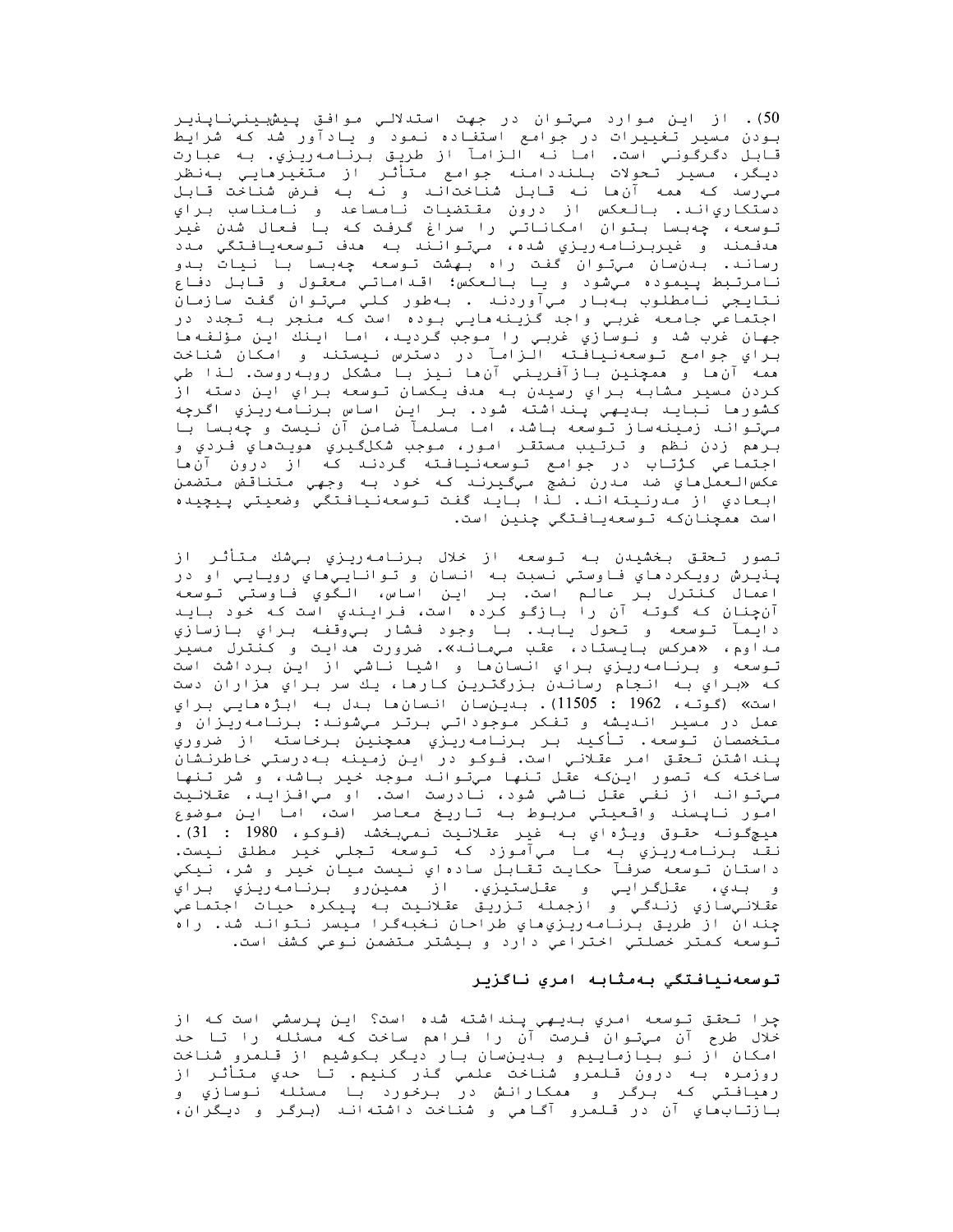1974)، باید گفت ما اینك نیازمند دقیقتر شدن در تأثیرات برآمده از اجراي برنامه ماي توسعه در سطوح معرفتي مستيم و تبعات زيستن در وضعيت توسعهنيافتگي در شرايط رؤيت و درك جهان توسعهيافته را بايد مورد توجه قرار دهيم. اما برخلاف جهتگيري نظري نويسندگان مزبور، میِتوانیم فراتر از عرصه شناخت روزمره، خود شناخت سازمان یافته و نهادينه شده علمي را كه در حول برنامههاي توسعه و درباره آن فرامم گردیده مورد توجه قرار دهیم.در این راستا باید متذکر شد که هنوز بررسي جامعي انجام نگرفته است که نشان دهد تاريخ تکوين تـوسعه در كشورماي پـيشتـر تـوسعهيـافـته بـرآمـده از كـنشماي از پـيش برنامه٫یزي شده و هدايت شده بوده است. بهعبارت ديگر، بهنظر میرسد فـرايـند استقـرار و پـويـش وضعيت تـوسعهيـافـتگي در ايـن جوامع نـه مـحصول سياستماي مدفـمند بـلكه حاصل نـوعي انـكشاف مستند. درواقع، كـنشماي نـيتمـنـد بـه نـتـايـجي انـجـامـيـده است کـه امـروز در قـالـب شرايـط<br>تـوسعـهـيـافـتگـي مـورد اشـاره قـرار مـيگـيـرد . اگـرچـه مـنطق تـحقـق تـوسعـه ميټواند متأثـر از عوامل متعددي دانسته شود ـــ ازجمله پـيونـد آن بـا رشد سرمايـه١١ري، صنعتي شدن، شهرنشيني، سکولاريـزاسيون، و... ــ اما تجربه برنامه<code>ری</code>ري هاي معطوف به توسعه در کشورهاي موسوم به در حال توسعه نشان میدهد از کنار هم قرار دادن عوامل مزبور الزامآ توسعه محقق نـميشود.لازم است گفـته شود نـهادها و سازمـان،هاي بـينıلـمللـي همچون صندوق توسعه سازمان ملل، بانك جهاني و... در طي دهههاي پیشین کوشیده اند با قلمداد کردن عاملي مشخص بهعنوان کلید توسعه، برنامه هاي مشخصي را براي اجرا در كشورهاي در حال توسعه تدوين كنند . ازجمله آخرين رمنمودماي آنان، تمركز بر *م*قوله «*ح*كمراني خوب» و قـلمداد نـمودن آن بـهمثابـه مـوتـور تـوسعه است. بـا وجود تـجربـه كشورهاي شرق آسيا كه مؤيدي بر اين طرح بهشمار ميآيد، اما هنوز الگوي حكومت توسعهگرا با توجه به مطرح بودن ارزشهايي چون آزاديخواهي و دموکراسيطلبي در کنار ارزش توسعهگرايي و دشواري الزامات مربوط به شكلگيري حكومت توسعهگراي دموكراتيك نميتواند كليد نهايي حل مشكل توسعهنيافتگي باشد. درواقع، بهنظر ميرسددر اين مورد هم مانند موارد پيشين كه در آنها اقتصاد آزاد، رقابتي .<br>كردن تـولـيد كالايـي، سياست درماي بـاز، تـأكـيد بـر رشد اقـتصادي و... عوامل اصلي زمينهساز توسعهيافتگي معرفي ميشدند، با ابهامات و بن بستماي اساسي روبه روييم. از ممين منظر شايد بتوان گفت مسير منتهي به توسعهيافتگي هر كشور تا حد قابل توجهي مسيري خاص و منحصر به فرد میباشد که در آن از رهگذر برهم کنش عواملی شناخته و ناشناخته، نتايجي عمدتآ غيرقابل پيشبيني بهدست ميآيد.

اگر چنين باشد، بايد توسعهيافتگي را كمتر به حاصل برنامهريزي و تدارك روشمند راه هاي وصول به توسعه دانست، بلكه بايد بر ويژگي تا حد قـابـل تـوجه خود شكوفـا و نـيز ظهور يـا بـندگـي آن تـأكـيد نـهاد. اگـر پـذيـرفـته شود كـه مـسيـرماي تـحقـق تـوسعه مـتفـاوت و تـا حـدي غيـر قـابـل احصا میباشند، بر این اساس توسعهنیافتگي نیز ميتواند به میزاني قابل تـوجه بـه مـنزلـه شرايطي تـلقـي شود كـه راهـهاي گـريـز از آن الـزامـآ تاكنون كزيرناپنير نبوده اند. بر اين مبنا، نه صرفاً توسعهيافتگي كه بعضآ توسعهنيافتگي را نيز ميتوان محصول برهم كنش عوامل متعددي دانست که قابلیت و توان و حتمیت شناخت آنها از یكسو، و جهتدهی مقرون به نتيجه مطلوب و كاملا كنترل شده آن ها از سوي ديگر، به هيچوجه نميتواند اموري بديهي باشند. اين امر ما را بر آن ميدارد كه عليٍرغم سويـهماي نااميدكننده و بعضآ تأسفآوري كه مترتب بر آن تواند بود، این فرض را مطرح نماییم که توسعهنیافتگی در کلیت شرايط ملي و فـراملي، بـراي بـرخي از کشورها، سرنـوشتي تـا حـد زيـادي «تقىديرگونـه» است . مقـدمـه تـحقـيق درباره ايـن مفـروضه، الـبته تـرديـد روا داشتن در پیشفرض هاي بىدیهی انگاشته شده پیشین و ازجمله این اصل مسلم پنداشته شده است که پدید آوردن و عملیاتی نمودن پروژه هاي تغيير اجتماعي مطابق يك برنامه ريزي مكانيكي امكانپنير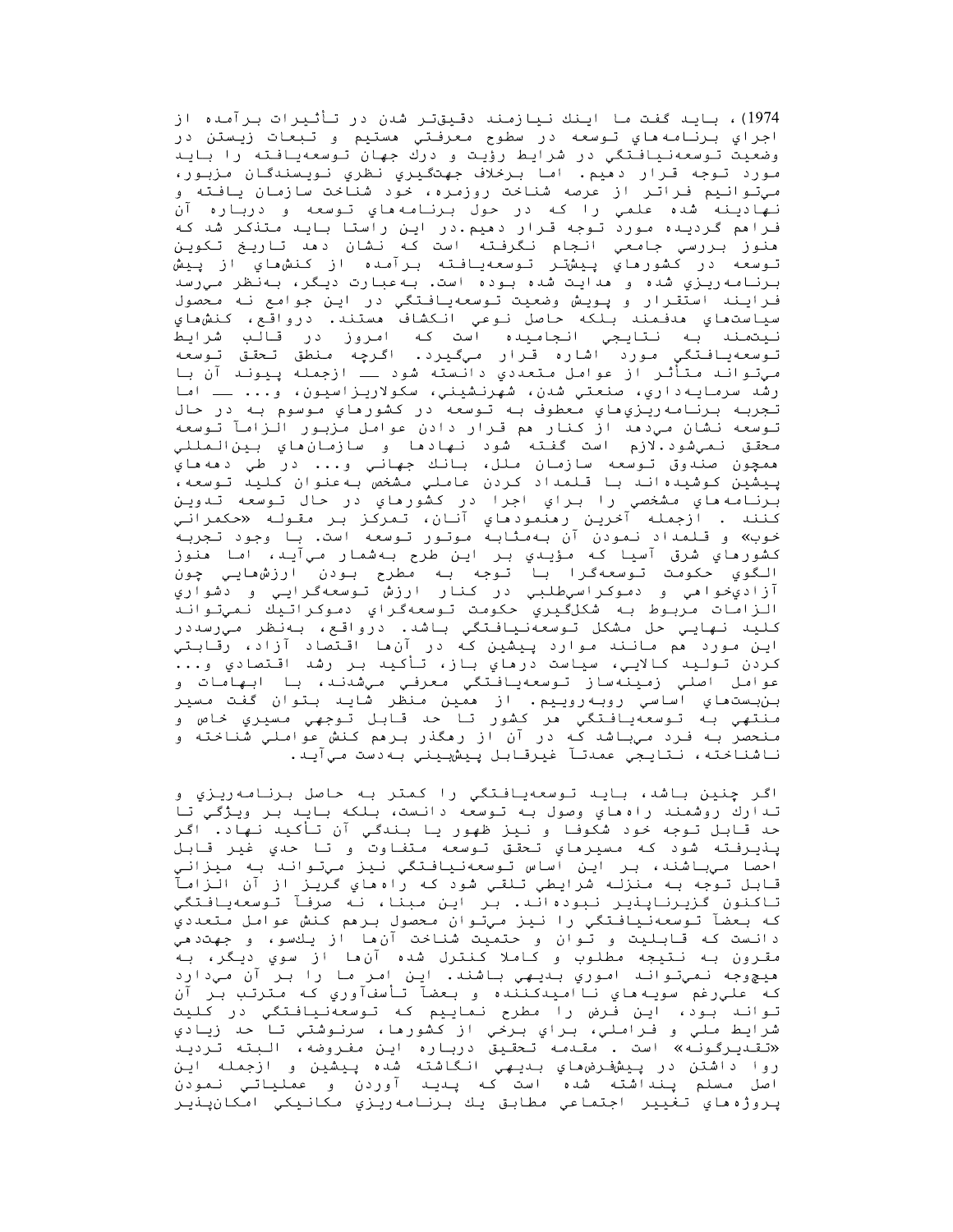است و نـتايـج پـيشبـيـنـي شده را مـحقـق مـيسازد. لـذا مـيتـوان گفت توسعهيافتگي امري محتوم يا گزيرناپذير نيست، بلكه بخش اعظم روند تحقق آن *مي*توانـد اتفـاقـي، پـيش<u>بـي</u>نـيiـاپـذيـر و الـبـته مـعقـول بـاشد. بـر همين اساس، ميتوان گفت مجموعهاي از شرايط سرزميني و فراملي در يك دوره زماني ميتواند مساعد يا نامساعد براي توسعه يا توسعهنيافتگي یك كشور باشد. برای مثال، در حالیکه مسیر توسعهیافتگی کشورهای آسياي شرقـي بـه عنوان يـك مـدل قـابـل تـسري بـه ديـگر مـناطق مـورد تـبـليغ قـرار مـيگـيـرد و از آن بـه عنوان سرمـشقـي مـناسب بـراي تـوسعه يـاد مـيشود، كشورهاي توسعەنيافته متكي بر نفت عمدتآ بهدليل نوع رويكرد متفاوت كشورماي خارجي به آنءا نميتوانند از امتيازات و امكانات و شرايط مهيا شده براي توسعه در كشورماي آسياي شرقي بهرهمند گردند . (نورنگ، 1997 : 199).

به لحاظ شرايط داخلي نيز بعضآ مقتضيات و گستره و نوع امكانات داخلي كشورها ميتواند عامل يا مانعي براي توسعهيافتگي آنها تلقي شود و جالب اينجاست كه آنچه به ظاهر برخورداري از آن ميتواند يك موهبت در فرایند توسعه باشد، گاه به عاملی دردسرساز بدل میشود. براي نمونه، ميتوان به ايده مطرح شده از سوي برخي صاحبنظران در مورد دولتهاي تحصيل دار در جوامع «رانت جو» اشاره كرد. آنان دولت تحصيلداري را كه بهخصوص برخوردار از ثروتهاي نفتي مستند مانعي براي توسعه مي دانند (لوچياني، 1990 : 65 ـ 70) به طور كلي، از اثر مخرب منابع طبيعي براي رشد و توسعه سخن ميگويند (رووس، 2001 : 325 \_ 335). بـديـهي است تـوسعهيـافـتگي در ايـن جوامـع مـنوط بـه تـغيير شرايـط ساختاري در آنءاست تا زمينه براي دگرديسي در روابط مادي توليد و نيز نوع مبادلات خارجي آن ها ايجاد شود.

بدينسان، بايد گفت مفاميمي چون برنامهريزي و دوران گذار با بدل شدن بـه اسطوره هایـی مـتداول، شرایط دشوار و نـامطلوب زنـدگـی در جمهان سوم را براي آدمياني كه در اين جوامع زندگي ميكنند توجيهپنير، قابل درك و تحملپنير ميكنند. بىدينسان ما در دام تومم مايي شيرين مي افـتيم كـه نـامـلايـمـات مـوجود در زنـدگـي اجـتمـاعي را بـه امـيـد استقـرار شرايطي بهتر اموري موقتي متصور ميشود و آنءا را گذرا جلوه ميدهد.

### نتبجهګېری

با آنکه بسياري از کشورهاي توسعهنيافته مانند ايران جزء کشورهايي هستند که کار برنامهریزي را دیرزماني است که آغاز نمودهاند، اما به وضوح نميٍتوان آن ها را يك كشور توسعهيافته دانست. تعدد برنامه ها و سياستماي تـوسعهگـرايـانـه و عدم تـحقـق امداف آن ما بـايـد زمـيـنـهساز بازاندیشی در یارادایم های مسلط در قلمرو مباحث توسعه و اعمال شك معقول در اين حوزه باشد. ناكامي،اي نسبت داده شده به اين .<br>برنامه ها البته ميتواند با تفسيري توجيهگرانه معطوف به سطوح متفاوتي ممچون نامناسب بودن خود برنامهما و يا اجراي ناقص آنما معطوف گردد. از همين٫رو بعضآ محتوا و جهتگيريِهاي اين برنامهها و يا نحوه اجراي آنءا را علل محقق نشدن اهداف برنامه هاي توسعه بيان میکنند. اما در نگاهی انتقادي، چهبسا بتوان گفت که نفس رويکرد برنامه ريزي براي تحقق توسعه محل تأمل و ترديد است. اگر چنين باشد مجموعه مفروضاتی که در ارتباط با فرایند توسعهیافتگی بهطور بدیهی ینیرفته شده بودند، ممجون دخالت دولت در امور مربوط به توسعه یا طرح مقـولـه دولـتماي تـوسعهگرا نـيز ميتوانـند مورد پـرسش قـرار گـيرنـد. صرح مصرحا الارتباعات المرار و در است و در است بار در دارد.<br>بدين ان زمينه چرخش هاي تئوريك در زمينه مباحث توسعه ايجاد ميگردد. با وجود اين ميتوان به مواردي عيني اشاره داشت که در آن،ما برنامه(يزي و يا دخالتهاي سازمانيافته دولتي، زمينههاي مناسبي براي توسعهيافتگي ايجاد كردهاند (كشورهاي شرق آسيا). اما ممزمان بايد تحقق اين كاميابيها را معلول جريان پيوستهاي از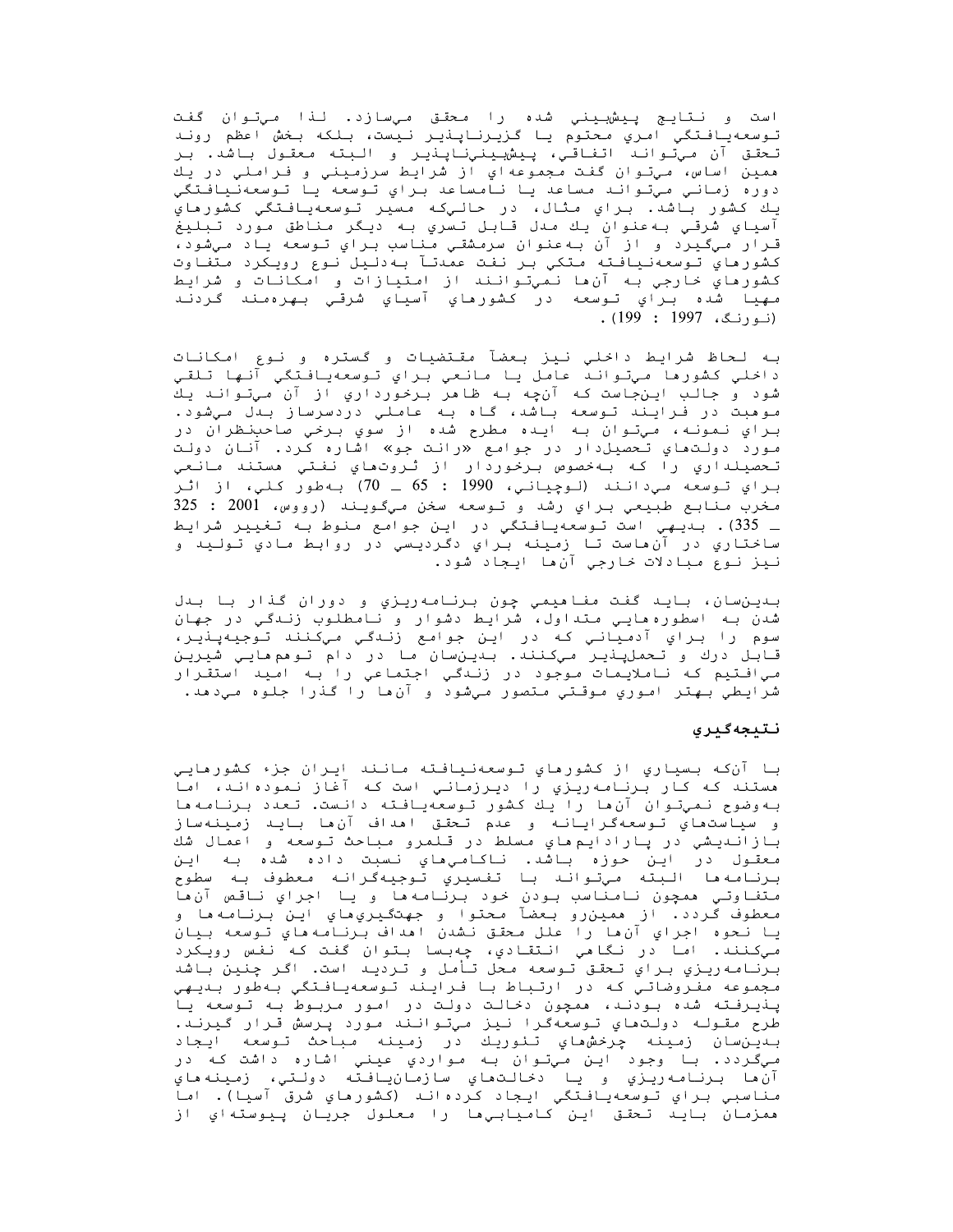عوامل دانست که مشخص ساختن نقش و کارکرد آن ما کاري مشکل است، ضمن آن که با روشن شدن این مهم نیز ممچنان میتوان در مورد بازتولید شرايط مناسب و مساعد براي ايفاي نقشهاي مشابه توسط اين عوامل در كشورماي توسعهنيافته ترديد داشت. علاوه بر اين، تغيير مداوم شرايط جهاني گزينه هاي تأثيرگذار در حوزه هاي مختلف حيات جمعي انسان ها را دستخوش تغییر جایگاه، اهمیت و کارکرد میسازند. برای نمونه، گسترش فـرايـنـد جـهـانـي شـدن حـداقـل مـيتـوانـد بـه كـاهش نـقـشآفـريـنـي هـاي دولـت مـلـي در برخي زمينه ها منجر شود، ممچنانکه ميتواند نقش ارگان،ها و سازمان ماي فراملي را در پـويـشماي ملي افـزونتـر از پـيش سازد. از ممين رو، جهان متحول را ميتوان داراي سياليت فزاينده دانست. به عبارت ديگر، گزينه ها، مؤلفه ها، عناصر، روال ها، كار ويژه ها و ساز و كارهاي مؤثر در زنـدگي انـسانها دائـمآ بـه لـحاظ تـعدد، دامـنـه تأثیرگذاري، حوزه نفوذ، نوع برهم کنش و نتایج مترتب بر عملکردشان تحول ميپنيرند و امکان قائل شدن به نقش و جايگاه ثابتي براي آنءا دشوار است. در چنين شرايطي، مرگونه برنامهريزي که معطوف به مفروض گرفتن گزينهھا يا پيشفرضھايي ثابت و بىديىي براي رسيدن به ھدفي مشخص باشد ميتواند محل ترديد باشد. زيستن در چنين شرايطي و در ذيل اين مقتضيات، البته بايد با شجاعت پنيرش مفروضات و اصول بديهي تازه ممراه باشد. ازجمله اين مفروضات كه طرح آن به نوعي ممراه با كنار گذاشتن مفروضات پیشین است، فرضیه امكان تحققنایذیری توسعه در برخی کشورها میباشد. بدینسان میتوان گفت شرايط جهانـي احتمالا مـيتـوانـد الـزام آور شرايـطي بـاشد كـه در آن<br>مجموعهاي از كشورها تـوان تـوسعهاي نـازلتـري نـسبت بـه ديـگر كشورها دارند. بهعبارت ديگر، ميتوان چنين فرض نمود که در مجموعهاي از شرايط معين و مشخص جهاني و نيز بومي، تعدادي از كشورها توان تحقق بخشیدن به توسعه را ندارند. بر این اساس، عوض شدن این شرایط مي تواند به منزله پديدار شدن امكاناتي نوين براي تعدادي خاص از كشورما در جهت حركت به سوي توسعه باشد. اما نكته مهم اينجاست كه دگرگون ساختن شرایط مزبور چندان ممکن نیست، ازجمله بدان سبب که مجموعه عوامل مؤثر بر اين شرايط، قابل احصا، كنترل و نيز دگرگوني سامان مند و مدايت شده نميباشند. اگر چنين باشد، ميتوان اين امر بديهي كه «ممه كشورما لاجرم توسعه خوامند يافت» را با امر بديهي «توسعه برخي كشورها ناممكن است»، جايگزين ساخت. به معنايي كه ماينګر از زمان،سندي و مکانبندي کل وجود در نظر داشت و تعبير «دازاین» را براي توصيف شرايط مر روزگي آدمي مدنظر قرار ميداد ، بحث توسعه نيز نيازمند بازانديشي و محكوم به بازتعبيري براساس شرایط خاص کنشگران درگیر در واقعیت توسعهنیافتگی است، موقعیتی که خود نيز همواره نيازمند بازتعريف، بازانديشي و ارزيابيهاي جديد است. بـر ايـن اساس، واقـعـيتھاي ديـرپـا و بـهشدت مـتصلب در جهان توسعهنیافته میتواند زمینهساز اندیشیدن به این فرضیه باشد که شايد آنچه توسعهيافتگي خوانده ميشود با بنيادهاي زندگي و انديشه آدميان در برخي كشورما اساسآ ناسازگار است و سوداي تـحميل چارچوبھاي زندگي و انديشه نوين بر آنھا منجر به بروز عوارضي مي شود که بـه نقض غرض ميıنجامند. در چنين شرايطي، اقـدام عاقـلانـه آن است که در کنار پارادایم یکه و واحد توسعهیافتگی، پارادایم دیگري را نیز مطرح سازیم، مرچند در محدوده امکانات موجود به لحاظ شناختي ما بيشتر توانا به سخن گفتن از دشواريِهاي رويکردهاي غالب نـسبت بـه تـوسعه مستيم تـا امـكان طرح نـگرش،هاي جديـد. بـا وجود ايـن مي توان از برخي اصول محوري در نگرش نوين سخن گفت. براي نمونه، ميتوان بيان داشت که از محورهاي اساسي اين نگرش يا پارادايم نوين لاجرم اين مفروضه است كه توسعه ميتواند اساسآ در برخي نقاط جهان محقق نشود. بىدين سان، توسعەنيافتگي نه الزامآ يك مسئله بلكه يك مـوقـعـیت است کـه اگـرِچـه مـیتـوان دربـارهاش سخن گفـت امـا الـزامـآ نـمیتـوان دگرگونش ساخت. علاوه بر این، باید به یاد داشت که قواعد غیرتاریخی براي توسعه وجود ندارد و لذا بازسازي قاعدهمند مسير توسعه ميسر نىست.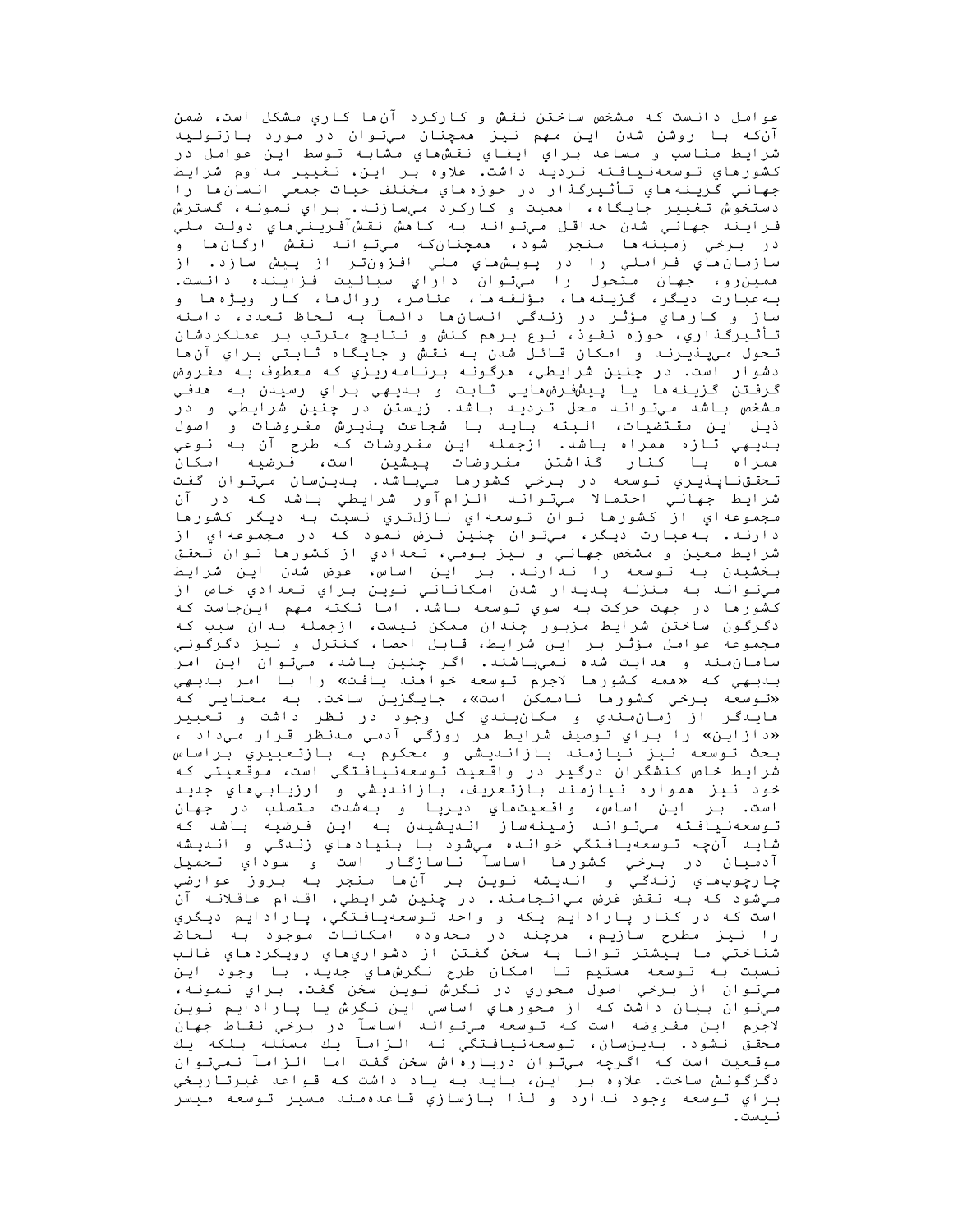**منابع**<br>1381)، *جامعه سياسي، جامعه ماني و توسعه ملي،*<br>ث و نگار.<br>*اجتماعيوتوسعه*،ترجمه،حمودحبيبي،تهران: انتشارات<br>اج*تماعيوتوسعه*،ترجمه،حمودحبيبي،تهران: انتشارات<br>ال)، د*يباجهاي بر نظريه انحطاط ايران*، تهران: **منابع**<br>وشنگ (1381)، *جامعه سياسي، جامعه مدني و توسعه ملي*<br>دمود (1382)، *عقل و توسعهيافتگي*، تهران: نشر سفير.<br>کاترامبردي.<br>ماترامبردي.<br>اد (1381)، *ديباچهاي بر نظريه انحطاط ايران*، تهران **منابع**<br>حمدي، موشنگ (1381)، *جامعه سياسي، جامعه مدني و توس*<br>: انتشارات نقش و نگار.<br>كيو<sub>ين</sub> ()380آ*تغيير/جت<i>ماحيوتوسعه،ترجمهمحمو***دحبيبي،تهران:** نشر سف<br>كدهمطالعاتراهبردي.<br>كدهمطالعاتراهبردي.<br>كيابي، جواد (1381)، *ديباچهاي بر* **منابع**<br>احمدي، هوشنگ (1381)، *جامعه سياسي، جامعه مدني*<br>ن: انتشارات نقش و نگار.<br>القلم، محمود (1372)، *عقل و توسعهيافتگي*، تهران<br>شکدهمطالعاتراهبردي.<br>شکدهمطالعاتراهبردي.<br>بايي، جواد (1381)، *ديباچهاي بر نظريه انحطاط* مفالح<br>امیراحمدي، هوشنگ (1381)، *جامعه سياسي، جامعه مدني و توسعه ملي،*<br>سريح القلم، محمود (1372)، *عقل و توسعه بيافتگي*، تهران: نشر سفير.<br>سو،آلوين()380*سفيبر/جتماعيوتوسعه*،ترجمه محمود حبيبي،تهران: انتشارات<br>پژوهشکده مطالحا **ا**ميراحمدي، موشنگ (1381)، *جامعه سياسي، جامعه مناني و توسعه ملي*<br>تيران: انتشارات نقش و نگار.<br>سريع القلم، محمود (1382)، *عقل و توسعهيافتگي،* تيران: نشر سنير.<br>سو،آلوين()380*الغيبيراجتماعيوتوسعه،ترجمهمحم*ودحبيبي،تيران: انتش اميراحمدي، موشنگ (1381)، *جامعه سياسي، جامعه معنى و توسعه ملي.*<br>تيران: انتشارات نتش و نكار.<br>سربع القلم، محمود (1372)، *عقل و توسعهيافتكي، ن*هران: نشر سنير.<br>سرء آلوين(/)SB0 *الفيبراجتماعيوتوسعه*،ترجمه،حمودحبببي،تهران: انتش

حمدي، هوسند (1561)، *جامعه سياسي، جامعه مدني و نوسعه مدني.*<br>: انتشارات نقش و نگار.<br>ينا انتشارات نقش و نگار.<br><sub>وين</sub> ()380<mark>آ*تغييراجتما م<sub>و</sub>وتوسعه ،ترجمه محمو*دحبيبي ،تهران: انتشارات<br>كنا محامل الحازر الذا )، *ديباچه اي بر نظ</mark>* اسپردازه: انتشارات نقش و نكار.<br>تبريع القام، محمود (1367)، *عقل و توسعه يافتگي،* تبران: نشر سفير.<br>سوءآلوين() 380آل*فيبراجتماعيوقوسعه*،ترجمه،جمودحبيبي،تبران: نشر سفير.<br>يأولوهشكة «مطالعاتوا هيتوني.<br>في الحيابي، جواد (1381)، /*براجتماعيوتوسعه،ت*رجمه،*محم*ودحبيبي،تهران:انتشارات<br>مبردي.<br>فبردي.<br>1381)، *ديباچهاي بر نظريه انحطاط ايران*، تهران:<br>138)، *مدارهاي توسعهنيافتگي در اقتصاد ايران*،<br>13)، *نابهساماني اجتماعي يا سازگاري عرفي،* نامه<br>13)، *نابه* عنم، *محمود (۱۶۱۷)، ع<i>نن و نوسخه ي*افندي، نهزان. نسر ستيز.<br>ين() 380*آتغيير/جتماعيوتوسعه،ترجمه محمو*دحبيبي،تهران:انتشار<br>ي<sub>ده</sub>، جواد (1381)، *ديباچهاي بر نظريه انحطاط ايران،* تهر<br>حسين (1371)، *مدارماي توسعهنيافتگي در اقتص* سريع المنطم، معقود (1972)، *طعن و توطيحاتياسيني. تهر*ان. تسر سنيز.<br>سو، آلوين()1380*قغبير/جمةما صيوتوسعه،ترجمه محمود حبيبي،تهر*ان:انتشارات<br>پروهشكده مطالعاتراهبردي.<br>طباطبايي، جواد (1381)، *ديباچهاي بر تظريه انحطاط ايران*،

*يباچه اي بر نظريه انحطاط ايران*، تهران:<br>*ارماي توسعهنيافتگي در اقتصاد ايران،*<br>*عه مدني، آزادي، اقتصاد و سياست*،تهران:<br>شماره 3 ، صفحات 83 تا100 .<br>شماره 3 ، صفحات 83 تا100 .<br>شماره 3 ، صفحات 83 تا100 .<br>21. رومسنده *مصالح*ادر امبردي.<br>باطبايي، جواد (1381)، *ديب<i>اچه اي بر نظريه انحطاط ايران، تهر***ان:**<br>شرائكاه معاصر.<br>نجران: نشر ني.<br>نجران: نشر ني.<br>نجمن جامعهشناسي ايران، ش*ماماني اجتماعي يا سازگاري عرفي،* نامه<br>نجمن جامعهشناسي اير بروفسنت «مصاحبات( افترازي.<br>طباطبابي، جواد (1381)، *ديباچهاي بر نظريه انحطاط ايران*، تيران:<br>طباطبابي، جواد (1381)، *مدارهاي توسعهانيافتكي در اقتصاد ايران*.<br>طبعي، حسين (1371)، *مدارهاي توسعهانيافتكي در اقتصاد ايران*.<br>طبع ني *ارهاي توسعه نيافتگي در اقتصاد ايران،*<br>*عه مدني، آزادي، اقتصاد و سياست*،تهران:<br>*لمساماني اجتماعي يا سازگاري عرفي*، نامه<br>شماره 3، صفحات 83 تا100 .<br>يلت*، تدبير و توسعه*، مجله نگاه نو، شماره<br>21.<br>pp<sub>,</sub>2 reboR ,oinotnA*msilabi مدار هاي توسعه نيافتگي در اقتصاد ايران،*<br>*جامعه مدني، آزادي، اقتصاد و سياست*،تهران:<br>*نابه ساماني اجتماعي يا سازگاري عرفي*، نامه<br>ن، شماره 3، صفحات 83 تا100 .<br>، *دولت، ته بير و توسعه*، مجله نگاه نو، شماره<br>، د*ولت، ته بير و* .137)، *مدارهاي توسعهنيافتگي در اقتصاد ايران*،<br>1377) *جامعه مدني، آزادي، اقتصاد و سياست*،تهران:<br>138)، *نابهساماني اجتماعي يا سازگاري عرفي*، نامه<br>138)، *نابهساماني اجتماعي يا سازگاري عرفي*، نامه<br>پايران، شماره 3 ، صفحات 83 ه *معامر:*<br>حسين (1371)، *مدارهاي توسعه نيافتگي در اقتصاد اي*<br>، موسي (1377) *جامعه مدني، آزادي، اقتصاد و سياست*،تـ<sub>ه</sub><br>سعيد (1380)، *نـابـهسامـاني اجتمـاعي يـا سازگـاري عرفي*،<br>امعهشناسي ايران، شماره 3، مفحات 83 نـا100 .<br>باي حاء *محاصر.*<br>، حسين (1371)، *مدارهاي توسعهنييافتگي در اق*<br>: نشر ني.<br>و.<br>مجامعهشناسي ايران، *شماره في اجتماعي يا سازگارء*<br>جامعهشناسي ايران، شماره في اجتم*اعي يا سازگارء*<br>ب، بايزيد (1373)، *دولت، تابير و توسعه*، مجله نگ<br>مي سر نک ہ معاصر.<br>ظيمي، حسين (1371)، *مدارماي توسعهنيافتگي در*<br>يران: نشر ني.<br>نرنژاد، موسي (1377) *جامعه مدني، آزادي، اقتصاد*<br>حيدنر، سعيد (1380)، *نابه ساماني اجتماعي يا سازگا*<br>نجمن جامعهشناسي ايران، شماره 3 ، صفحات 83 تا100 لسز لحاء معامر.<br>عظیمی، حسین (1371)، *مدارهاي توسعهنيافتگي در اقتصاد ايران*،<br>غنرنژاد، موس<sub>ى</sub> (1377) *جامعه مدني، آزادي، اقتصاد و سياست*،تهران:<br>غنرنژاد، موسى (1377) *جامعه مدني، آزادي، اقتصاد و سياست*،تهران:<br>انجمن جامعهشناس

لسير (1 . موسى (1377) ج*امعه مدني، آزادي، اقتصاد و سياست*،تهران:<br>فن<sub>و</sub>نژاد، موسى (1377)، *نابهساماني اجتماعي يا سازگاري عرفي*، نامه<br>مردوخي، بايزيد (1389)، *نابهساماني اجتماعي يا سازگاري عرفي،* نامه<br>انجمن جامعهشناسي ايران،

انجمن جامعهشناسي ايران، - سکت سوز (1380) - (1380) - است المسلم المسلم المسلم المسلم المسلم المسلم المسلم المسلم المسلم المسلم المسلم المسلم المسلم المسلم المسلم المسلم المسلم المسلم المسلم المسلم المسلم المسلم المسلم المسلم المسلم المسلم المسلم

مردوخي، بايزيد (1373)، *دولت، تـهبير و تـوسعه***،** مـجله نـگاه نـو، شماره<br>21.